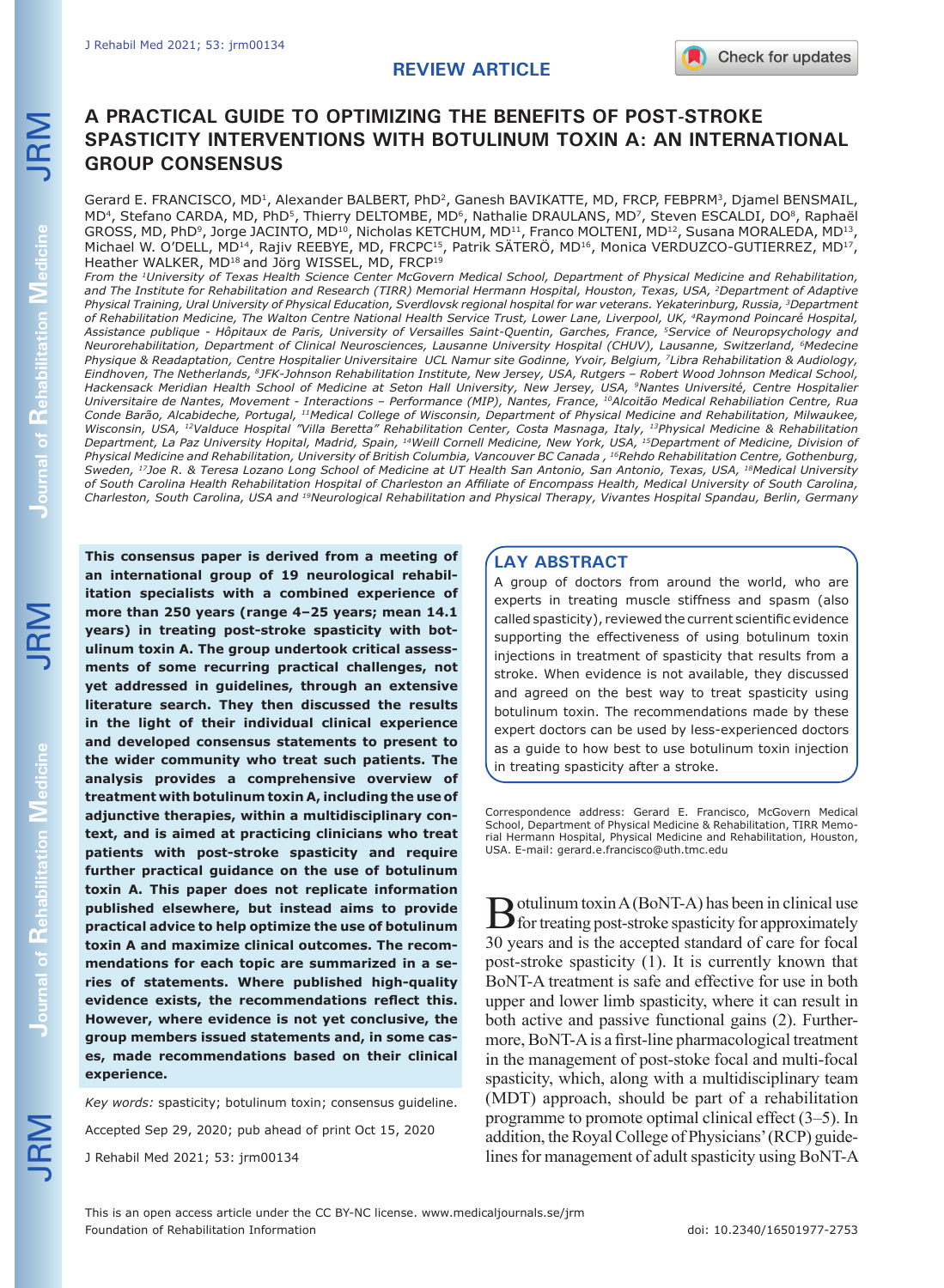#### p. 2 of 14 *G. E. Francisco et al.*

(6) recommend that patient selection and management should be based on individualized criteria, resulting in a patient-centred approach to management.

Despite the ever-expanding literature base on this topic, it is clear that further clinical research is necessary to increase understanding and fill gaps in post-stoke spasticity treatment protocols. The group felt that, in the intervening time, there remained a need to provide practical advice on how best to tailor treatment regimens using BoNT-A for individual patients in order to optimize care.

Although BoNT-A is an established treatment for focal spasticity, there is little consensus on how to improve efficacy, and there is a need to increase prescribers' confidence in its use, share current best practice, and identify reasons for sub-optimal responses (e.g. injection technique, dosing, muscle selection).

The group agreed 3 key areas in which additional practical guidance and/or personal training and supervision is required: (*i*) individualized approach to spastic upper limb in stroke; (*ii*) optimal injection technique and preparation of the toxin; and (*iii*) adjunctive treatments. They examined the evidence for each topic, obtained from literature searches using the College of College of Physicians and Surgeons of British Columbia review, Medline, CINAHL and PubMed databases. They subsequently met on 2 separate occasions for full-day discussions to agree consensus statements on the topics. The gaps in the literature were filled with the knowledge acquired from the combined clinical experience of the group (Table I). Some topics, such as the assessment of spasticity and measurement of the effects of the treatment, have not been addressed by this review, as the authors felt that they have been adequately evaluated elsewhere. However, the authors agree that the Ashworth/Modified Ashworth scale, in spite of its limitations, is currently the preferred scale for assessment of spasticity, due to its simplicity of use. Whilst there is increasing interest in the Tardieu scale, due to its consideration of the velocity-dependent nature of the condition, it is more complex to implement and, therefore, more difficult to interpret. The measurement of treatment effects has not been included in this review, as it has been addressed in many guidelines (6).

## **INDIVIDUALIZED APPROACH TO THE TREATMENT OF SPASTICITY IN STROKE**

The need for an individualized approach is well established (2, 7, 8). While randomized controlled trials (RCTs) have become the accepted gold standard for directing treatment, their strict protocols may not allow an individualized approach or treatment interventions that are applicable to real-life clinical scenarios.

## *Goal-setting*

Patients and caregivers have wide-ranging goals and expectations from treatment, and optimal management plans should accommodate these variables whenever possible.

Goal-setting, as measured by the Goal Attainment Scaling (GAS), in which individual goals for intervention are tailored to individual patients (9, 10), has merit. It sets targets for intervention and provides a standardized measure of outcome (11). GAS has been shown to be sensitive to changes in areas of symptoms/ impairment and function/participation, following focal interventions, which are not detected by more global measures (12). Approximately half of the group involved in this analysis stated that they use GAS always or often.

However, consideration must also be paid to how goals are defined and prioritized. For example, a goal may be "reduction in pain", but we must define whether this is a reduction in *intensity or duration* of pain. In addition, while a patient may consider being able to sign his or her name or shake hands as desirable functional goals, the physician might regard the manual dexterity improvement as insufficient if they cannot unscrew a bottle cap.

It is undecided if a new treatment schedule should start with a modest list of goals that are gradually extended, or if the patient and physician should strive from the outset to accomplish an ambitious list of desired outcomes.

Throughout the continuum of care, goals need to be re-evaluated and re-prioritized as it becomes clear what can be achieved, considering the outcome and the limitations of treatment.

### *Optimal dose of botulinum toxin A*

The optimal dose of BoNT-A per injection session is not clear. Although Summaries of Product Characteristics (SPC) give recommendations regarding dosage, it is not known if these are optimal. Clinical experience and recent guideline updates (3) have identified opportunities to tailor treatment to increase the benefits for patients. Several patient/practitioner surveys conducted during the last few years have highlighted a requirement for more tailored treatment options and more flexibility in dose (and/or injection intervals) than those currently approved (13–15).

Increasing the toxin dose can reduce the Modified Ashworth Scale (MAS) score (3, 16–18). Most physicians who administer BoNT to patients with poststroke spasticity believe that greater flexibility regarding dosing and treatment intervals for injections might benefit some patients (8,19). Approximately 60% of physicians would use higher doses if there were no label restrictions (20).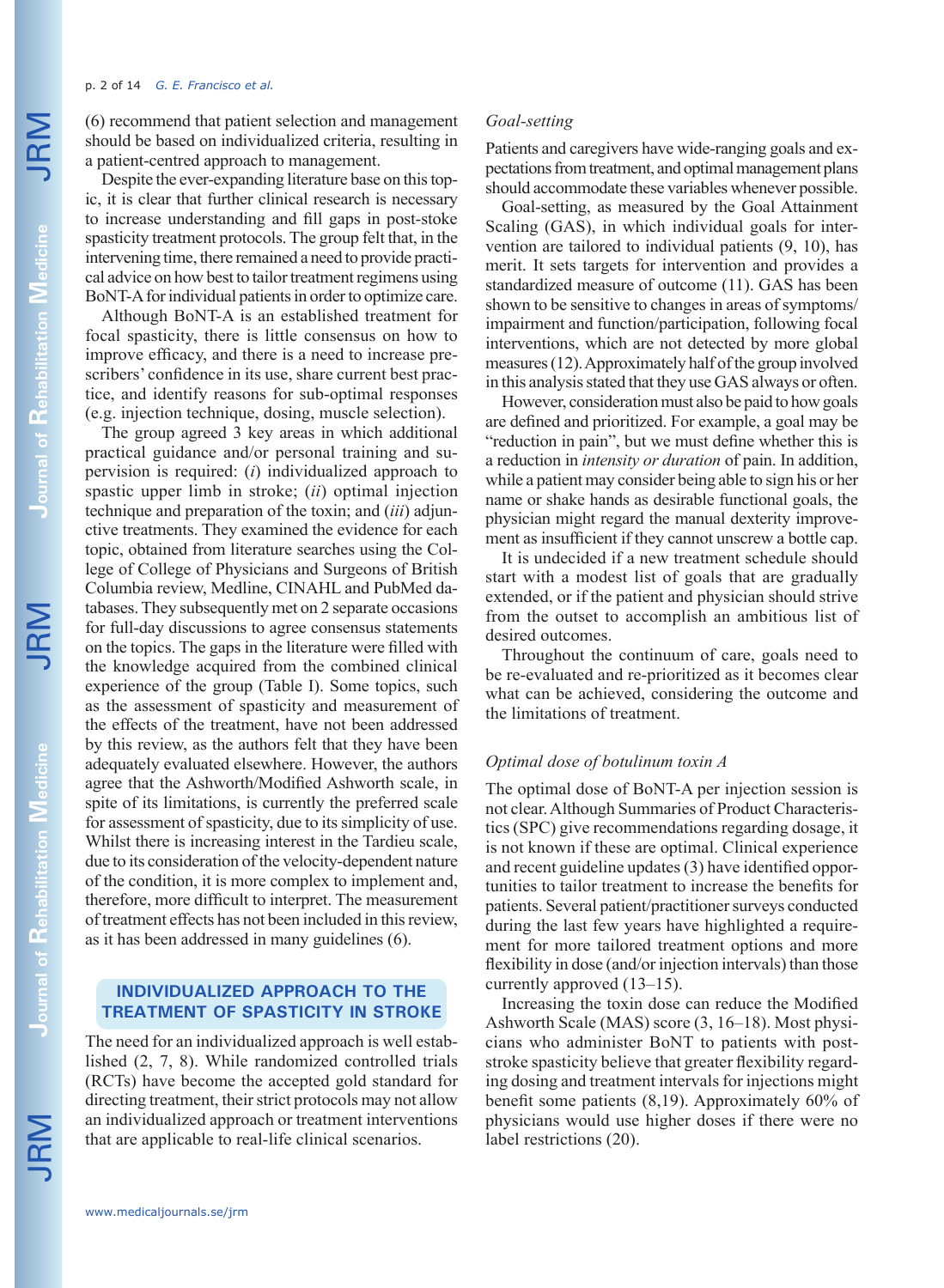### Table I. Consensus statements from the international group of experts

|                                                            | Statements                                                                                                                                                                                                                                                                                                                                                                       | Key literature, selected<br>clinical studies and reviews |  |  |  |  |
|------------------------------------------------------------|----------------------------------------------------------------------------------------------------------------------------------------------------------------------------------------------------------------------------------------------------------------------------------------------------------------------------------------------------------------------------------|----------------------------------------------------------|--|--|--|--|
| An individualized approach to spastic upper limb in stroke |                                                                                                                                                                                                                                                                                                                                                                                  |                                                          |  |  |  |  |
|                                                            | 1. A patient-centred collaborative approach should be taken towards management of post-stroke spasticity, and physicians<br>should agree goals with patients and care-givers                                                                                                                                                                                                     | $(1-3)$                                                  |  |  |  |  |
|                                                            | • A new treatment schedule should start with a modest list of goals, which are reassessed and extended over time as the                                                                                                                                                                                                                                                          |                                                          |  |  |  |  |
|                                                            | results of treatment become apparent<br>• Consider using GAS                                                                                                                                                                                                                                                                                                                     | $(9-12)$                                                 |  |  |  |  |
|                                                            | 2. For patients with multifocal spasticity the approved doses of BoNT-A may not be sufficient to fulfil their needs, in which case<br>the goals should be reviewed and re-prioritized considering patient needs and expectations                                                                                                                                                 | (3, 16, 17, 21)                                          |  |  |  |  |
|                                                            | 3. Injectors can treat more disabling clinical patterns/aim for more relevant patients' goals, safely and effectively, when<br>employing higher dosages that have demonstrated efficacy and safety in published studies<br>. Treat according to patient's needs/expectations, respecting the patient's desires and the clinician's evaluation, to achieve<br>an optimal response | $(17, 21, 27-29)$<br>$(3, 13-15, 30-32)$                 |  |  |  |  |
|                                                            | • Management decisions should be based on the individualized experience of the injector and the patient and on available<br>resources                                                                                                                                                                                                                                            |                                                          |  |  |  |  |
|                                                            | 4. Consider a flexible approach towards deciding when to re-inject with botulinum toxin                                                                                                                                                                                                                                                                                          |                                                          |  |  |  |  |
|                                                            | . Physicians should strive to maintain the efficacy of botulinum toxin and to prevent complications by reinjecting before the<br>emergence of problems with function and/or comfort, even if this is earlier than 12 weeks (but after peak effects have<br>been observed)                                                                                                        |                                                          |  |  |  |  |
|                                                            | 5. Although no clear relationship has been established between varying dilution and safety or efficacy, the manipulation of<br>dilutions can be considered for different muscles/conditions to enhance the local effect                                                                                                                                                          |                                                          |  |  |  |  |
|                                                            | . Overly large volumes can have a counter-productive effect in small muscles, since damage to the fascia facilitates toxin<br>leakage from the intended site. In these cases, smaller injection volumes at higher concentration should be considered                                                                                                                             |                                                          |  |  |  |  |
|                                                            | 6. In the case of a sub-optimal response, physicians should consider the following at the next visit:<br>• Review SMARTness of treatment goals                                                                                                                                                                                                                                   |                                                          |  |  |  |  |
|                                                            | • Review patient/carer awareness/involvement in goal-setting                                                                                                                                                                                                                                                                                                                     |                                                          |  |  |  |  |
|                                                            | • Review injection technique/targeting used                                                                                                                                                                                                                                                                                                                                      |                                                          |  |  |  |  |
|                                                            | • Review correlation between patterns treated and goals set                                                                                                                                                                                                                                                                                                                      |                                                          |  |  |  |  |
|                                                            | • Increase the total body dose, in order to reach maximal dose/muscle or inject more clinical patterns when some patterns                                                                                                                                                                                                                                                        |                                                          |  |  |  |  |
|                                                            | were left out or doses per muscle were sub-maximal, due to total dose limitations<br>. Reduce the treatment interval when duration was insufficient and doses were maximal or adverse events are feared                                                                                                                                                                          |                                                          |  |  |  |  |
|                                                            | • Review BoNT-A dilution used                                                                                                                                                                                                                                                                                                                                                    |                                                          |  |  |  |  |
|                                                            | • Review the adjunctive rehabilitation programme (modalities/intensity)                                                                                                                                                                                                                                                                                                          |                                                          |  |  |  |  |
|                                                            |                                                                                                                                                                                                                                                                                                                                                                                  |                                                          |  |  |  |  |
|                                                            | <b>Injection technique</b>                                                                                                                                                                                                                                                                                                                                                       |                                                          |  |  |  |  |
|                                                            | 1. Storage                                                                                                                                                                                                                                                                                                                                                                       |                                                          |  |  |  |  |
|                                                            | • The literature suggest that reconstituted BoNT maintains efficacy for longer than the manufacturers suggest                                                                                                                                                                                                                                                                    |                                                          |  |  |  |  |
|                                                            | • The group recommends that each TOXIN is stored and prepared according to the instructions on the SPC                                                                                                                                                                                                                                                                           | $(33 - 36)$                                              |  |  |  |  |
|                                                            | 2. Reconstitution and aspiration                                                                                                                                                                                                                                                                                                                                                 |                                                          |  |  |  |  |
|                                                            | . Please refer to each product's summary of product characteristics (SmPC)<br>3. Dilution                                                                                                                                                                                                                                                                                        |                                                          |  |  |  |  |
|                                                            | . The consensus of the literature is that, although there is some evidence to the contrary, most studies do not support<br>hypothesis that higher volumes lead to increased clinical effect in terms of reduction of spasticity<br>4. Analgesia                                                                                                                                  | (3, 7, 24)                                               |  |  |  |  |
|                                                            | • Consider analgesia according to the needs of the patient and level of discomfort during injections: skin cooling seems to be $(52-54)$<br>the most effective intervention                                                                                                                                                                                                      |                                                          |  |  |  |  |
|                                                            | • An empathetic injector can also help reduce discomfort                                                                                                                                                                                                                                                                                                                         |                                                          |  |  |  |  |
|                                                            | . The group recommends that analgesia, if available, and necessary, is used during the procedure.                                                                                                                                                                                                                                                                                |                                                          |  |  |  |  |
|                                                            | 5. Injection guidance                                                                                                                                                                                                                                                                                                                                                            | $(62, 68-72)$                                            |  |  |  |  |
|                                                            | • Many studies show that instrumental quidance (EMG, ES or US) can improve accuracy of injections                                                                                                                                                                                                                                                                                |                                                          |  |  |  |  |
|                                                            |                                                                                                                                                                                                                                                                                                                                                                                  |                                                          |  |  |  |  |
|                                                            | • There is no clear evidence that any of these is superior over the others                                                                                                                                                                                                                                                                                                       | $(1, 3, 46, 61, 63, 74-78)$                              |  |  |  |  |
|                                                            | • Physicians should use one or a combination of techniques according to their availability and experience                                                                                                                                                                                                                                                                        | $(97-103)$                                               |  |  |  |  |
|                                                            | 6. Endplate targeting<br>. Endplate targeting is theoretically desirable. However, there is limited evidence, to date, to support the clinical value of                                                                                                                                                                                                                          |                                                          |  |  |  |  |
|                                                            | endplate targeting                                                                                                                                                                                                                                                                                                                                                               | $(86-87, 89-96)$                                         |  |  |  |  |
|                                                            | 7. Conversion ratio                                                                                                                                                                                                                                                                                                                                                              |                                                          |  |  |  |  |
|                                                            | . Although doses of the different toxin formulations are not interchangeable, sometimes there is a need to change<br>formulations for non-clinical reasons                                                                                                                                                                                                                       |                                                          |  |  |  |  |
|                                                            | • A wide range of dose conversion ratios between onabotulinumtoxinA or incobotulinumtoxinA and abobotulinumtoxinA have<br>been investigated in clinical trials, but no definitive conclusions have emerged                                                                                                                                                                       |                                                          |  |  |  |  |
|                                                            | . Where possible, dose conversion between these formulations should be avoided and each toxin titrated to the individual<br>patient                                                                                                                                                                                                                                              |                                                          |  |  |  |  |
|                                                            |                                                                                                                                                                                                                                                                                                                                                                                  |                                                          |  |  |  |  |

• The consensus group members were willing to use a conversion ratio of 1:1 between incobotulinumtoxinA and onabotulinumtoxinA, if faced with a need for change

**Journal of** 

**Rehabilitation Journal of Rehabilitation Medicine**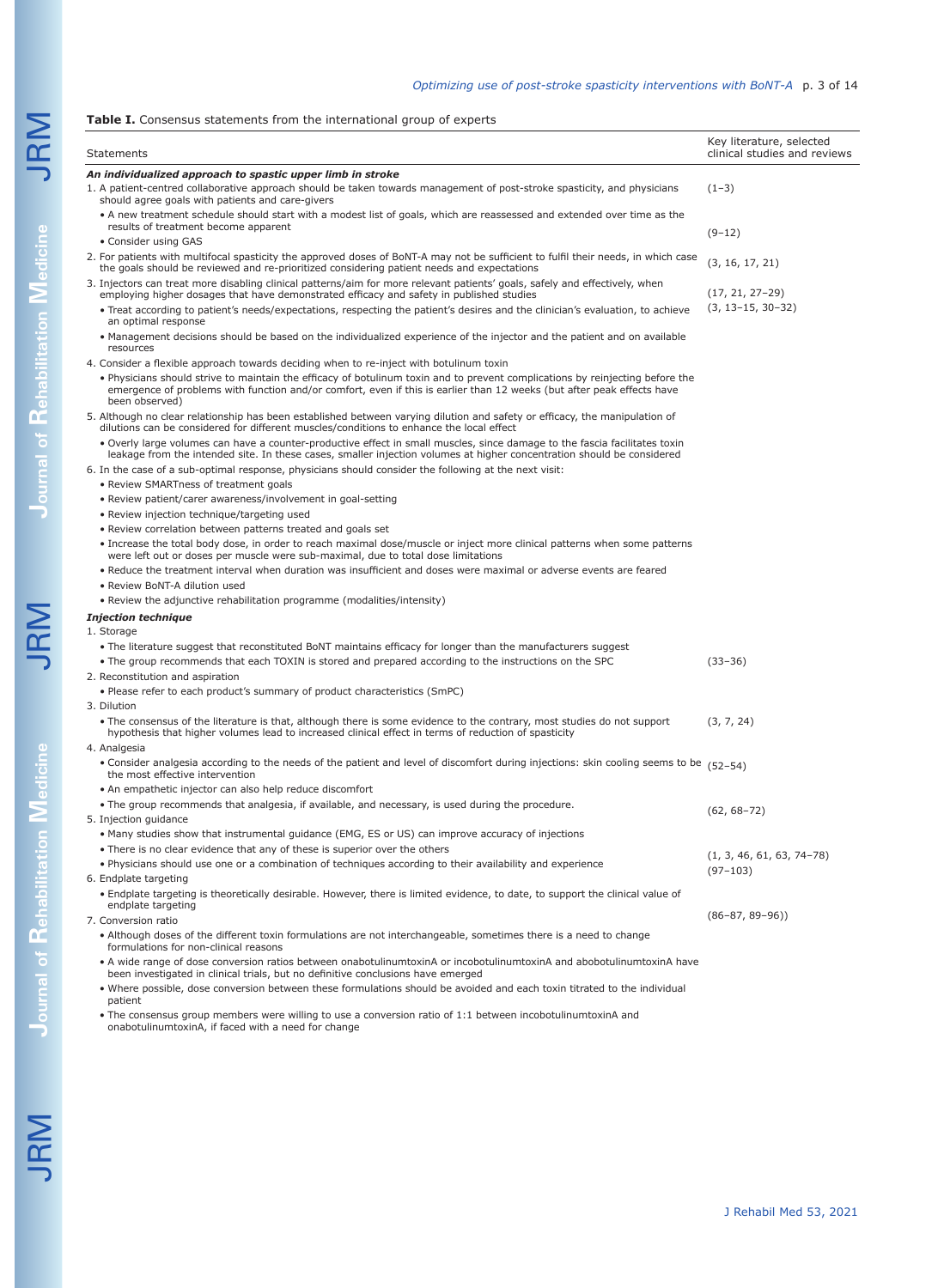#### p. 4 of 14 *G. E. Francisco et al.*

## **Table I.** *Cont.*

#### *Adjunctive treatment (listed alphabetically)* 1. Casting/splinting/taping • Critical need for high-evidence research on effect of casting/splinting/taping post-BoNT-A and long-term benefits in this population • Current evidence lacks controlled research designs, robust sample sizes and sensitive outcome measures • Selective groups of stroke survivors have benefited from casting as an adjunctive therapy post BoNT-A • Future studies are required to assess the impact of casting on upper and lower limb function; also inhibitive casting, short duration and serial casting as an adjunctive therapy • The group recommends the use of casting and/or taping and/or splinting if available, especially if there is a high risk of soft-tissue shortening. 2. Constraint-induced movement therapy (CIMT) • There is good evidence for the use of CIMT in post-stroke rehabilitation • It is not proven if it has a specific role to play after BoNT-A injection • The group recommends that physical and occupational therapy, particularly CIMT, is to be used after toxin injection. 3. Extracorporeal shock wave treatment (ESWT) • ESWT should be considered as an adjunctive therapy or in combination with BoNT-A injections • ESWT can be performed at elbow flexors: forearm and triceps surae • Middle belly (1500 I, 0.030 mJ/mm2) seems appropriate • Best indications • In multi-pattern patients who required (very) high doses (in isolation) 4. Functional electrical stimulation (FES) • Although there is no definitive published evidence, it is likely that FES provides some degree of additional effect physiological and, possibly, clinical benefit in conjunction with botulinum toxin • The magnitude of the clinical benefit is unclear and this should be counterbalanced against financial constraints and organizational input on clinical decision-making • The ideal FES settings and protocol are also unclear (Hz, best time after injection to initiate stimulation, length and frequency of sessions), distinguish adjunct vs therapeutic • The published protocols may be of value • The mandate for further research in this area is fairly high, given the cost of BoNT and the intervention and the potential to augment the effect with an alternative, inexpensive and readily available modality • However, the research must be adequately powered to make a definitive conclusion on benefit, and ideally would include at least 3 arms (control and 2 fairly different FES protocols) • The group recommends that electrical stimulation of the injected muscles can be used, if available. 5. Self-rehabilitation • There is some evidence in the lower limb where task-oriented exercise focusing on balance control, transfers, gait, strengthening and stretching has been shown to be useful in improving gait in stroke • It must be remembered that, in lower limb, we are addressing active function, but in upper limb we need to consider both active and passive function; therefore, extrapolation of results from lower to upper limb may not always be appropriate • Since there are positive benefits seen with repetition and task-oriented exercise, home-based and tele-rehabilitation, it is See Table II (106) (123–126, 128)  $(109, 129)$ (133, 134)

recommended that patients are trained to follow a self-rehabilitation programme for spasticity (lower limb) and post-stroke recovery (in general) to supplement their clinician-administered physiotherapy

GAS: Goal Attainment Scaling; BoNT-A: botulinum toxin A; SMART specific, measurable, achievable, realistic/relevant and timed; SPC: summary of product characteristics; EMG: electomyelogram; ES: electrical stimulation; US: ultrasound.

The use of higher than approved doses of BoNT-A has been investigated in the TOWER study (21). This prospective, open-label, single-arm, multicentre, dose-titration study investigated the safety and efficacy of increased incobotulinumtoxinA total-body doses (up to 800 U); this is a higher limit than studied previously. Doses of up to 800 U allowed the treatment of an increasing number of spasticity patterns at a single treatment session without compromising safety or tolerability, enabling patients to achieve more goals. A dose of 800 U of incobotulinumtoxinA enabled more than 97% of patients with cerebral-origin spasticity to receive simultaneous treatment of the upper and lower limb, and more patients achieved 3 or 4 goals (87%) with 800 U than with the lower dose (25% in the 400 U group). The higher dose also increased the number of patients with no quality of life (QoL) impairment on the EuroQol-5D (EQ-5D) scale. Importantly, in the TOWER study there

was no development of clinical non-responsiveness and no development of neutralizing antibodies. The majority (82%) of the clinicians in the consensus group stated that they were comfortable using 800 U of incobotulinumtoxinA in routine clinical practice.

A recent study (18) assessed the effects of repeated injections of abobotulinumtoxinA in doses of 500, 1,000, or 1,500 over a period of one year. Although the incidence of treatment-emergent adverse events (TEAEs) decreased across cycles, the investigators' evaluation identified 2 cases (constipation, diplopia) in which possible remote spread of toxin effect could not be ruled out and 8 patients seroconverted for neutralizing antibodies up to the study end.

Whilst it could be hypothesized that higher-thanapproved doses of onabotulinumtoxinA would also be safe and effective, the group felt that it was important to first demonstrate this in clinical trials.

**Journal of**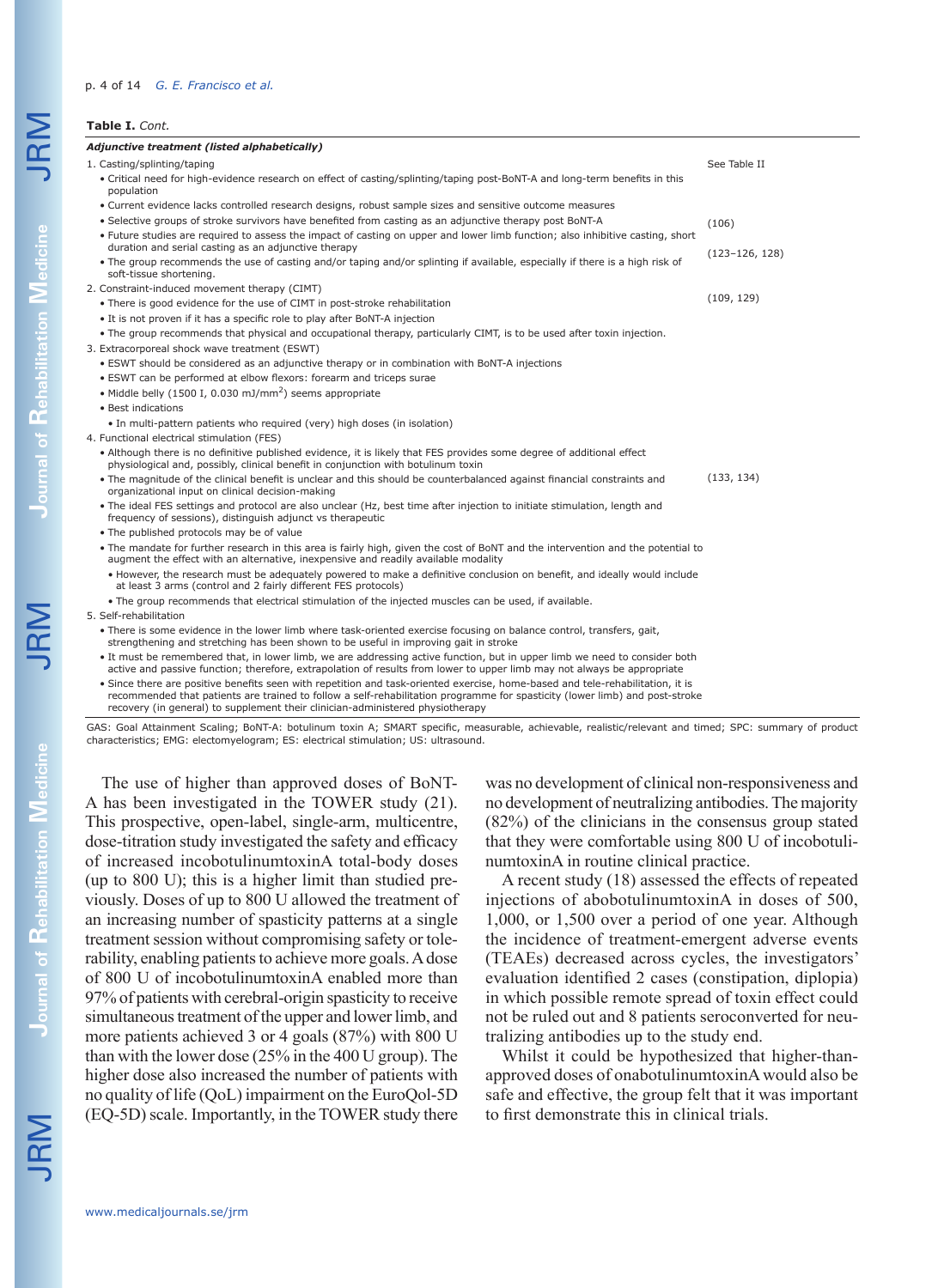## *Initiation and frequency of botulinum toxin A administration*

There are also considerations about the optimal time to start treatment and treatment intervals. In lower limb studies in patients with stroke and traumatic brain injury, there is some evidence that earlier treatment of patients with BoNT-A in the post-stroke period achieves better outcomes than is seen in those treated later (17, 22–24). Wein et al. have compared treatment at <24 months with >24 months post-stroke and show greater improvement in MAS in the <24-month post-stroke group, but comment that this is perhaps due to the use of higher doses and more muscles being injected during the open-label phase (Wein et al., personal communication). In an exploratory study, early abobotulinumtoxinA treatment significantly delayed time to reach re-injection criteria compared with placebo in patients with post-stroke upper limb spasticity (ULS) (25).

Duration of effect of BoNT-A can influence the choice of treatment intervals. The duration of effect of BoNT-A can vary between patients, depending on numerous parameters (e.g. clinical condition, age of patient) (13). Although the duration of action is correlated to the amount injected at lower doses, at higher doses of BoNT-A, the duration of action is thought to saturate at approximately 3 months (26).

Flexibility in treatment protocols is determined by individual product licenses, which often lag behind real-world experience (17, 21, 27–29). It may be better to select treatment intervals based on individual patient needs rather than pre-defined regimens.

In a survey of post-stroke spasticity patients (13), while 55% of patients were re-injected at 13–14 weeks or later, 79% actually preferred shorter injection intervals (35.5% at 11–12 weeks). Patient satisfaction decreased as the effects of the previous injection wore off. Thus, patients live with a roller-coaster effect, having treatment that declines in effectiveness with time and then increases again after another injection, suggesting that attempts should be made towards maintaining a near steady-state level of patient satisfaction. To date, unlike in cervical dystonia (CD) (30–32), there are no prospective safety and tolerability data available to support flexible injection intervals in spasticity. However, more than half (53%) of the consensus group members stated that they were confident to re-inject patients when they reported that the maximum effects have worn off, irrespective of common practice (12-week intervals).

## **TOXIN PREPARATION AND INJECTION TECHNIQUE**

A number of different methods and techniques are commonly employed to perform BoNT-A injections and there is much variability in practice for preparing and handling the toxin and in techniques used for localization, analgesia, dilution and muscle targeting. The practical recommendations made by the group are summarized below. The authors recommend that personal hands-on training and supervision is mandatory for inexperienced clinicians.

## *Storage*

Before reconstitution, the manufacturers' recommendations regarding storage should be followed (as detailed in the package inserts) (33–36).

The group recommends that each toxin is stored and prepared according to the SPC instructions.

## *Reconstitution and aspiration*

Manufacturers' package inserts recommend that BoNT-A should be reconstituted with preservative-free normal saline. Usual practice is to shake gently and avoid aggressive agitation, since one study suggested that mechanical effects of reconstitution were potentially damaging to toxin structure and efficacy (37). However, further studies have shown that constant agitation of the reconstituted solution did not decrease efficacy up to 42 days (38) and vigorous vs gentle agitation made no impact on efficacy (39).

A more recent study concluded that shaking and use of small-bore needles can damage the toxin, as measured by the response time of mouse hemidiaphragm to reduction in force of muscle contraction (40). Since aspiration leaves a small volume of toxin in the vial, use of small-bore needles can be helpful in increasing aspiration efficiency (balanced with the theoretical risk of toxin damage). Some suggest removing the vial stopper to access the maximum volume of toxin, but this risks vial breakage and contamination of the solution, especially if multi-use is planned (41). Residual volume in a capped vial is 0.127 ml, equivalent to almost 13 U per 100 U vial (in a 100 U/ 1 ml dilution). Alternatively, by using a 2" long 21G needle, it is possible to limit loss to 2.3–4.6 U/vial (assuming 100 U/ 1 ml dilution) (42). The group was supportive of this approach, awaiting further evidence.

## *Dilution*

A wide range of dilution ratios may be used according to circumstances for common postures of the upper limb in post-stroke spasticity (3, 24).

Animal studies have shown that injections of higher volumes can increase denervation (43, 44). However, the situation is not so clear in humans due to unavailability of adequately powered studies. Higher volumes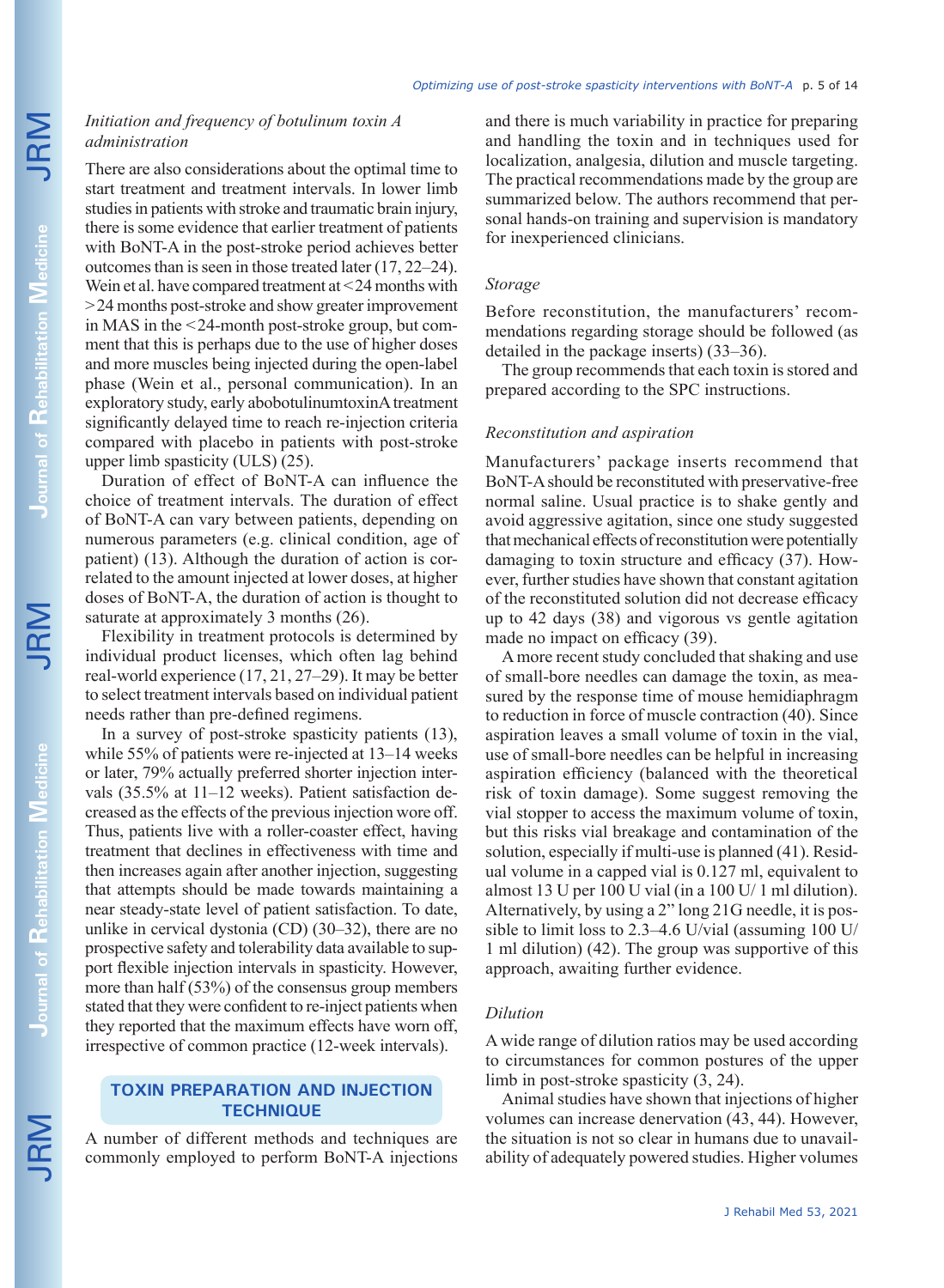#### p. 6 of 14 *G. E. Francisco et al.*

have been reported more effective in children with cerebral palsy (45). One study has considered both volume and end-plate targeting of the biceps brachii in 21 adults with spastic hemiplegia following stroke (46). Results showed that high-volume/non-targeted and low-volume/targeted were superior to low-volume/ non-targeted. Higher volume and lower concentration has also shown a trend for better efficacy in patients with upper limb spasticity of various aetiologies (47). In a study of the upper limb, despite a trend for more improvement using higher volumes, the improvement was not statistically significant (48); a lack of significance was also seen in 3 studies of the lower limb, 2 of which investigated patients with spastic equinovarus foot (49–51).

The group advised that it may also be necessary to take individual muscle structure into account when injecting, and approximately half stated that they changed dilution to achieve an optimal effect. However, further recommendations are needed to identify the number and location of injection sites (7) required to achieve maximum toxin effect.

## *Analgesia*

EMLA (eutectic mixture of local anesthetics, Aspen Pharma, Ireland) cream and ice packs are equally effective in reducing injection pain at the gastrocnemius, but ice is an easier and cheaper option (52). Vapocoolant has been found to be ineffective (55); however, the time lapse between use of vapocoolant and the injection itself could be a factor. Other authors found (on forehead injections or gastrocnemius for electromyography (EMG)) that vapocoolant is more effective than EMLA (53, 54).

An older study evaluated whether muscle temperature affects BoNT-A uptake (at least *in vitro*) (55) but firm conclusions cannot be drawn.

In considering more generalized anaesthesia, nitrous oxide was shown to be more effective than rectal midazolam in a double-blind, randomized placebo-controlled trial in 50 children with cerebral palsy (CP). Nitrous oxide had the advantage of less post-procedural sedation (56). However, a more recent study in children with CP, analgesia combining nitrous oxide and EMLA cream was less effective than expected for BoNT-A injections (57).

General anaesthesia (GA) can be used in patients with CP and adults, especially in those selected cases who show lack of cooperation, have severe conditions requiring extensive injections, or who have severe cognitive deficit (58).

To reduce injection discomfort, anaesthesia through skin cooling seems the most effective intervention. An empathetic injector may also help to alleviate discomfort (59).

The group recommends that analgesia, if available and required, is used during the procedure.

## *Injection guidance*

Four main injection guidance techniques have been evaluated in clinical trials: needle placement under anatomical guidance (AG), electrical stimulation (ES), electromyography (EMG), and direct visualization by ultrasonography (US). Other techniques have been studied (fluoroscopy, computerized tomography (CT) scan, etc.), but data are sparse.

A number of descriptive studies have considered how to define anatomical landmarks that locate and target motor endplates (60–63).

Palpation, or manual identification of a muscle using anatomical landmarks is not accurate for all muscles; this has been demonstrated in both cadavers and patients (stroke and CP) (64–67).

The advantages of US over other guidance techniques include: direct and continuous visualization of the needle, the target, structures to be avoided and the injectate spread within the target structure. US has identified forearm muscles at distinctly different sites from those identified by anatomical guidance (62, 68, 69). Considering the results of injections, both US and EMG have been demonstrated to lead to better results compared with AG in wrist and finger flexor spasticity (70). US guidance seems to lead to better results on wrist and finger spasticity compared with AG (71). However, a recent study found no differences between US, ES and AG (72).

Supportive literature from lower limb studies show that the accuracy of injections in the gastroc-soleus muscle is higher with ES guidance than with AG. However, US guidance seems to lead to better results on triceps surae spasticity compared with AG and EMG (65)

Most studies show that instrumental guidance (EMG, ES or US) can improve accuracy of injections (73). Although there is no clear evidence that any of these is superior, the group strongly recommends the use of EMG and/or ES and/or US injection guidance to optimize muscle localization. Injection using only anatomical landmarks should be used only when other techniques are unavailable.

## *End-plate targeting*

End-plate targeting considers the end-plate topography, but is also related to injection technique. Nerve and endplate distribution in some human muscles is quite well described (63, 74–77). It has been observed that the area of highest endplate density is an inverted Vshaped band 1 cm in width between the lower third and

**Journal of**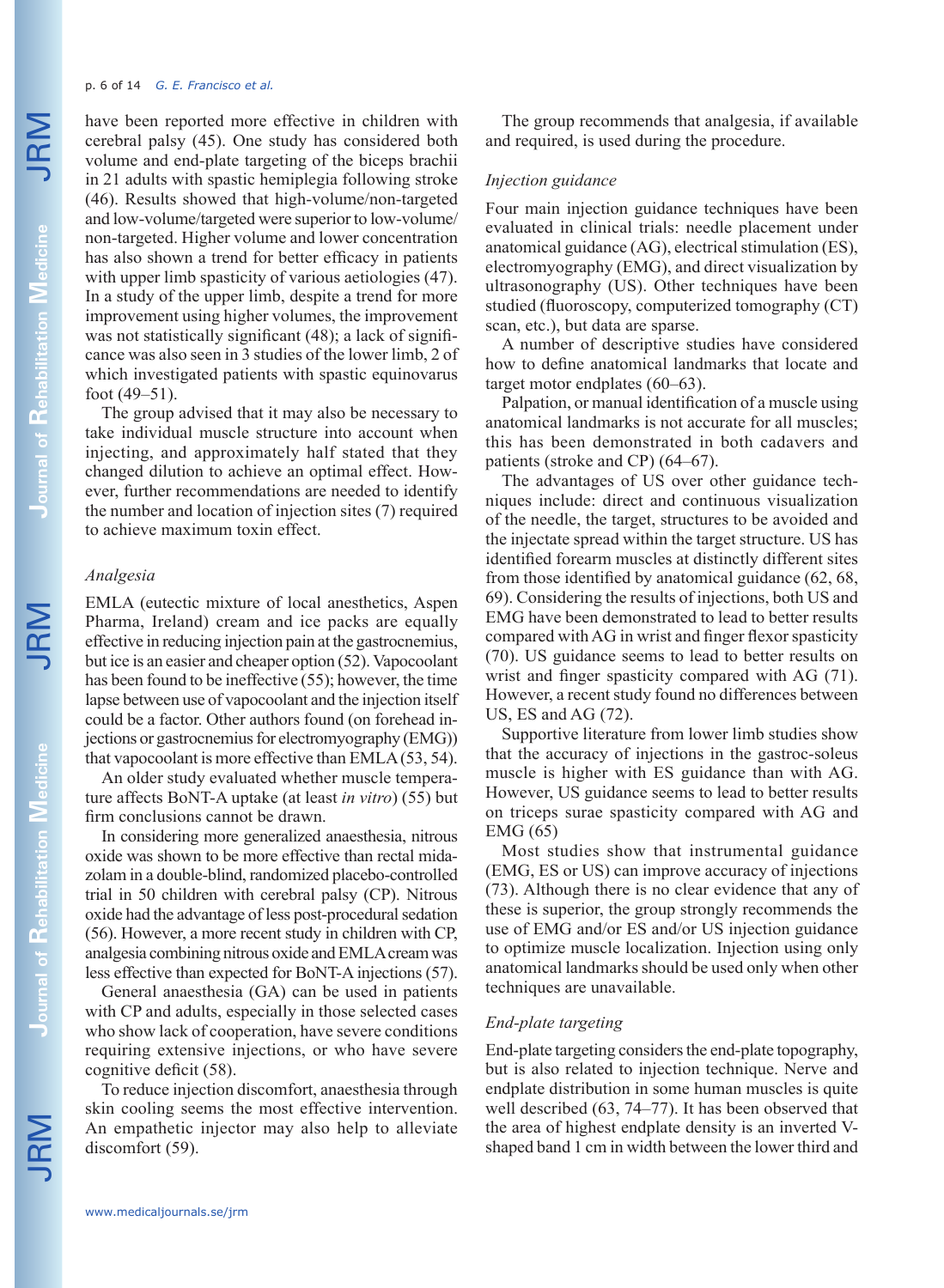upper two-thirds of the muscle belly in human biceps brachii muscles (3, 61). A high-volume dilution (20 U/ ml) and an endplate-targeted injection are superior to a low-volume, endplate non-targeted injection, when injecting the biceps brachii (46).

Although some muscles have well-defined motor endplate topography, others, such as the soleus and gastrocnemius, which have diffuse, or ill-defined endplates, may require a more even spread of injection, using multiple injections and larger injection volumes (1). Im et al. (78) demonstrated that a mid-belly injection in the gastrocnemius is no different in efficacy from injection in more anatomically endplate dense regions.

The consensus group acknowledged that end-plate targeting may be helpful for superficial muscles, such as the biceps or gastrocnemius, but none of the group is actively using this technique due to increased time to perform this procedure and the resultant increased pain for the patient.

## *Conversion ratio*

Manufacturers' product labels state that different formulations of toxin are not interchangeable or bioequivalent and conversion ratios have not been systematically studied between formulations. However, since real-world practice sometimes requires switching formulations, attempts have been made to investigate conversion ratios in both clinical studies and in practice. Conducted in variable patient populations, study results are wideranging and careful interpretation is recommended.

Conversion ratios of 1:1 to 1:11, between onabotulinum toxin-A and abobotulinum toxin-A, have been used in clinical studies (79–88). Although many authors considered 1:3 or 1:4 to be appropriate (89–95), some evidence suggests that conversion ratios differ between muscles (96).

Studies have shown a conversion ratio of 1:1 for incobotulinum toxin-A to onabotulinum toxin-A in CD and blepharospasm (97–103). This is reflected in the European SPC for incobotulinumtoxinA (35). In focal dystonia, a study showed that switching from abobotulinum toxin-A to incobotulinum toxin-A with a dose ratio of 4:1 was effective and well-tolerated (104).

Although no conversion ratio can be recommended at this time, if faced with a need to change formulations for practical reasons, the consensus group was comfortable using a conversion ratio of 1:1 between incobotulinumtoxinA and onabotulinumtoxinA; there was no agreement on a conversion ratio between onabotulinumtoxinA and abobotulinumtoxinA.

## **CONCOMITANT AND ADJUNCTIVE THERAPIES**

BoNT-A injections are a part of spasticity management. The group agreed that BoNT-A injections should always be followed with a physiotherapy programme. Table II represents the techniques that are currently used by group members. However, we need to establish the optimal adjunctive therapy to be used alongside BoNT-A.

Demetrios et al., in a Cochrane review, found only 3 RCTs (105–107) that assessed rehabilitation after BoNT-A (108).

Two recent reviews looked at adjunctive therapies post-BoNT-A in post-stroke spasticity (109, 110). Mills et al. performed a systematic literature review and concluded that there is high-level evidence suggesting that adjunct therapies may improve outcomes following BoNT-A injection. However, no results have been confirmed by independent replication; all interventions would benefit from further study.

Kinnear et al. also emphasized that the effectiveness of these therapies is uncertain, with the 95% CI sometimes spanning zero (110).

## *Casting, taping and splinting*

Available literature on casting, taping and splinting for spasticity management post-stroke were reviewed, but due to the limited number of papers this review concentrates on casting (as there were more studies). A recent review (111) of the current evidence for

|  | <b>Table II.</b> Adjunctive therapies: current use by group $(n = 19)$ |  |  |
|--|------------------------------------------------------------------------|--|--|

|                                      | Never<br>0% of the time, $1-25%$ of the | Rare          | Sometimes | Most    | Almost always<br>25-49% of the time, 50-79% of the time, 80-100% of the time, |
|--------------------------------------|-----------------------------------------|---------------|-----------|---------|-------------------------------------------------------------------------------|
| Technique/modality used with BoNT-A  | n(%)                                    | time, $n$ (%) | n(%)      | n(%)    | n(%)                                                                          |
| Skilled physiotherapist              | 0(0.0)                                  | 0(0.0)        | 2(10.5)   | 9(47.4) | 8(42.1)                                                                       |
| Casting/splinting/taping             | 0(0.0)                                  | 9(47.4)       | 8(42.1)   | 2(10.5) | 0(0.0)                                                                        |
| Orthosis                             | 0(0.0)                                  | 2(10.5)       | 9(47.4)   | 8(42.1) | 0(0.0)                                                                        |
| Functional electrical stimulation    | 0(0.0)                                  | 12(63.2)      | 7 (36.8)  | 0(0.0)  | 0(0.0)                                                                        |
| Extracorporeal shock wave treatment* | 18 (94.7)                               | 1(5.3)        | 0(0.0)    | 0(0.0)  | 0(0.0)                                                                        |
| Neuromuscular stimulation            | 12 (63.2)                               | 6(31.6)       | 1(5.3)    | 0(0.0)  | 0(0.0)                                                                        |
| Robotics                             | 6(31.6)                                 | 8(42.1)       | 5(26.3)   | 0(0.0)  | 0(0.0)                                                                        |
| Self-rehabilitation                  | 0(0.0)                                  | 0(0.0)        | 2(10.5)   | 3(15.8) | 14 (73.7)                                                                     |

\*For most members of the group, extracorporeal shock wave therapy (ESWT) was not readily available or they were unfamiliar with the technique. BoNT-A: botulinum toxin A.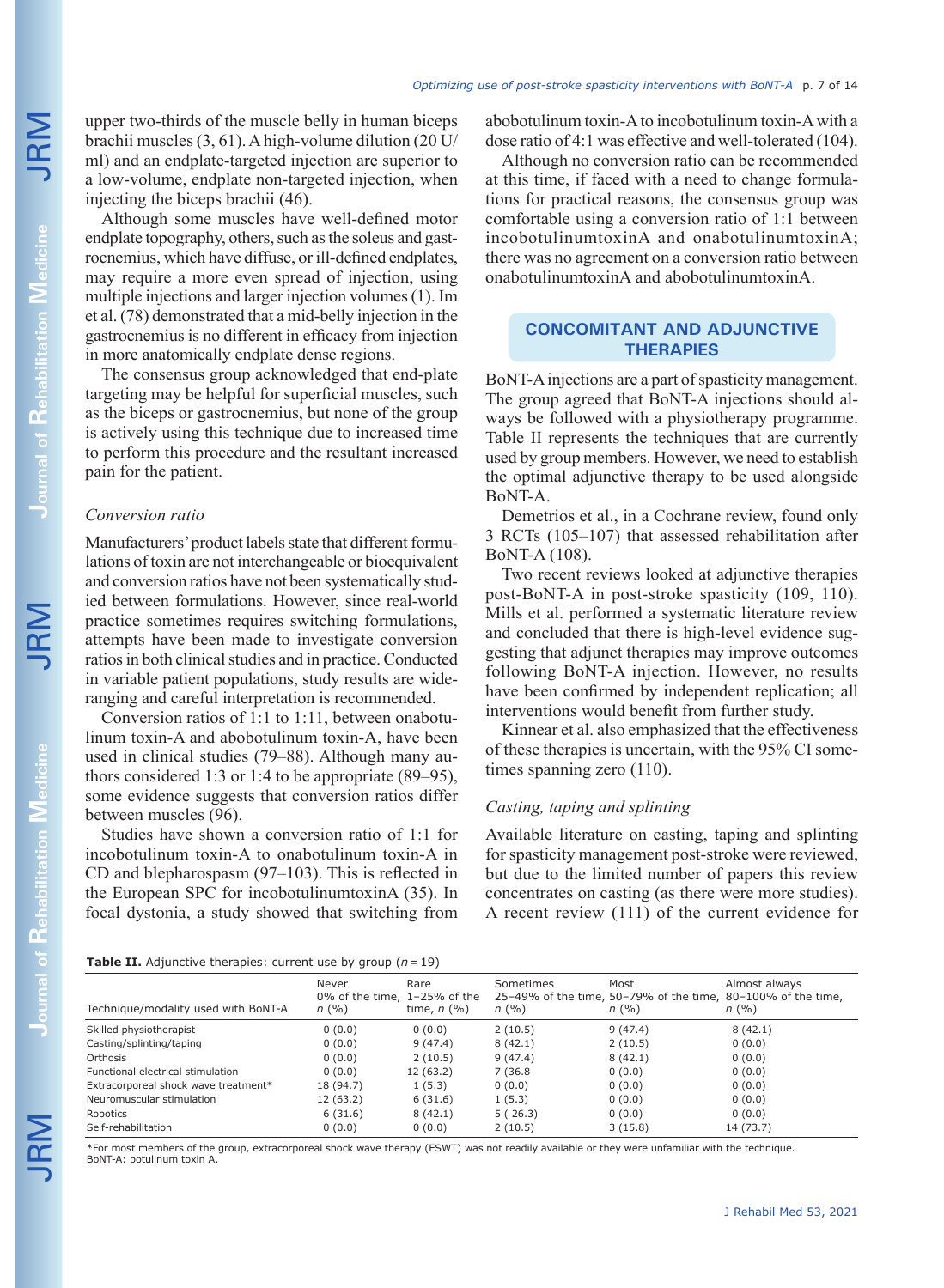#### p. 8 of 14 *G. E. Francisco et al.*

casting as an adjunct therapy following botulinum toxin injection for adult limb spasticity concluded that adjunct casting of the lower limbs may improve outcomes following BoNT injections. The group also considered studies on casting/splinting and taping together, focusing on RCTs that had the highest impact and the highest PEDro scores (scale developed by the Physiotherapy Evidence Database to determine the quality of clinical trials: high quality=6–10; fair quality=4–5; poor quality= $\leq$  3) (112). The relevant studies are summarized in Table III. Four RCTs studied BoNT-A plus casting/taping/splinting in lower limb with positive results (113–116). Two studies (117, 118) investigated BoNT-A plus/minus taping in lower limb which a favourable trend towards the use of taping, but no long-term benefits. A retrospective study (119) concluded that serial casting may be an appropriate intervention following BoNT-A injection to prevent equinovarus deformity and improve quality of walking in chronic stroke patients. Another RCT (120) reviewed the use of BoNT-A plus casting/taping/splinting in the upper limb and found that adhesive taping was more effective than daily manual stretching combined with passive articular mobilization and palmar splint.

A common criticism of many papers is that they provide insufficient detail about injection technique (manual palpation, EMG, nerve stimulator or US guidance), the type of casting/splinting/taping or orthotics used. More robust studies are needed comparing BoNT-A and adjunctive therapy with casting/taping/splinting post BoNT-A with BoNT-A treatment alone. Future studies should also indicate the specific timeline and technique of casting/taping/

**Table III.** Summary of casting/taping/splinting studies plus botulinum toxin A (BoNT-A) in spasticity

| Review article                                              | Summary                                                                                                                                                                                                                         |
|-------------------------------------------------------------|---------------------------------------------------------------------------------------------------------------------------------------------------------------------------------------------------------------------------------|
| Mills PB et al., 2016 (109)                                 |                                                                                                                                                                                                                                 |
|                                                             | Randomized controlled trials (RCTs) for BoNT-A plus casting/taping/splinting in lower limb                                                                                                                                      |
| Carda S et al., 2011 (113)                                  | Investigated the effect of different adjunctive treatments after BoNT-A                                                                                                                                                         |
|                                                             | 69 chronic hemiplegic adult patients with spastic equinus foot                                                                                                                                                                  |
|                                                             | Following BoNT-A injection into plantar flexors, patients were randomly assigned to either taping, casting or<br>stretching for one week and with stretching and gait training for the following week                           |
|                                                             | Combining BoNT-A to the ankle plantar flexors with casting or taping gives better and longer lasting results than<br>stretching alone                                                                                           |
|                                                             | PEDro 7                                                                                                                                                                                                                         |
| Farina S et al., 2008 (114)                                 | 13 stroke patients, night cast for 4 months                                                                                                                                                                                     |
|                                                             | Prolonged stretching of spastic muscles after BoNT-A injection affords long-lasting therapeutic benefit enhancing<br>the effects of toxin alone                                                                                 |
|                                                             | PEDro 5                                                                                                                                                                                                                         |
| Baricich A et al., 2008 (115)                               | The group treated with electrical stimulation performed better at t1 on the MAS.                                                                                                                                                |
|                                                             | The taping and electrical stimulation groups performed better in all outcome measures at t3.                                                                                                                                    |
|                                                             | The taping group performed better, mainly for maximum ankle dorsiflexion angle in stance.                                                                                                                                       |
|                                                             | The stretching group showed a less durable result, with some worsening at the t3 evaluation compared with the<br>assessment performed before treatment. PEDro 6                                                                 |
| Verplancke D et al., 2005 (116)                             | Serial casting combined with BoNT-A reduces the development of calf contracture after severe head injury                                                                                                                        |
|                                                             | 35 patients                                                                                                                                                                                                                     |
|                                                             | Three patient groups: cast plus saline, cast plus BoNT-A, and control                                                                                                                                                           |
|                                                             | Casting alone in these patients was sufficient                                                                                                                                                                                  |
|                                                             | PEDro 8                                                                                                                                                                                                                         |
| BoNT-A plus/minus taping in lower limb                      |                                                                                                                                                                                                                                 |
| Karadag-Saygi E E et al., 2010 (117)                        | Double-blind RCT                                                                                                                                                                                                                |
|                                                             | Taped for 2 weeks                                                                                                                                                                                                               |
|                                                             | Positive result in decrease in plantar flexor spasticity post-2 weeks, but no long-term effect                                                                                                                                  |
|                                                             | PEDro 7                                                                                                                                                                                                                         |
| Reiter F et al., 1998 (118)                                 | Single-blinded RCT                                                                                                                                                                                                              |
|                                                             | Low-dose BoNT-A to lower limb plantar flexors                                                                                                                                                                                   |
|                                                             | Improvement in MAS, but not gait parameters                                                                                                                                                                                     |
|                                                             | No long-term follow-up                                                                                                                                                                                                          |
|                                                             | PEDro 5                                                                                                                                                                                                                         |
| Retrospective study                                         |                                                                                                                                                                                                                                 |
| Yasar E et al., 2010 (119)                                  | Serial casting may be an appropriate intervention following BoNT-A injection to prevent equinovarus deformity<br>and improve quality of walking in chronic stroke patients.                                                     |
|                                                             | Role of casting and splinting are important topics that require further research.<br>PEDro cannot be calculated (study not an RCT)                                                                                              |
| RCTs for BoNT-A plus casting/taping/splinting in upper limb |                                                                                                                                                                                                                                 |
| Santamato A et al., 2015 (120)                              | Adhesive taping more effective than daily manual stretching combined with passive articular mobilization and<br>palmar splint.                                                                                                  |
|                                                             | PEDro 8                                                                                                                                                                                                                         |
| Lai JM et al., 2016 (105)                                   | Individuals with spastic elbow flexors post-stroke who can tolerate 6-8 h dynamic splinting per night for 4<br>months may have some improvements in active elbow extension and MAS compared with BoNT-A alone.<br>PEDro score 4 |

RCT: randomized clinical trial; PEDro; Physiotherapy Evidence Database score.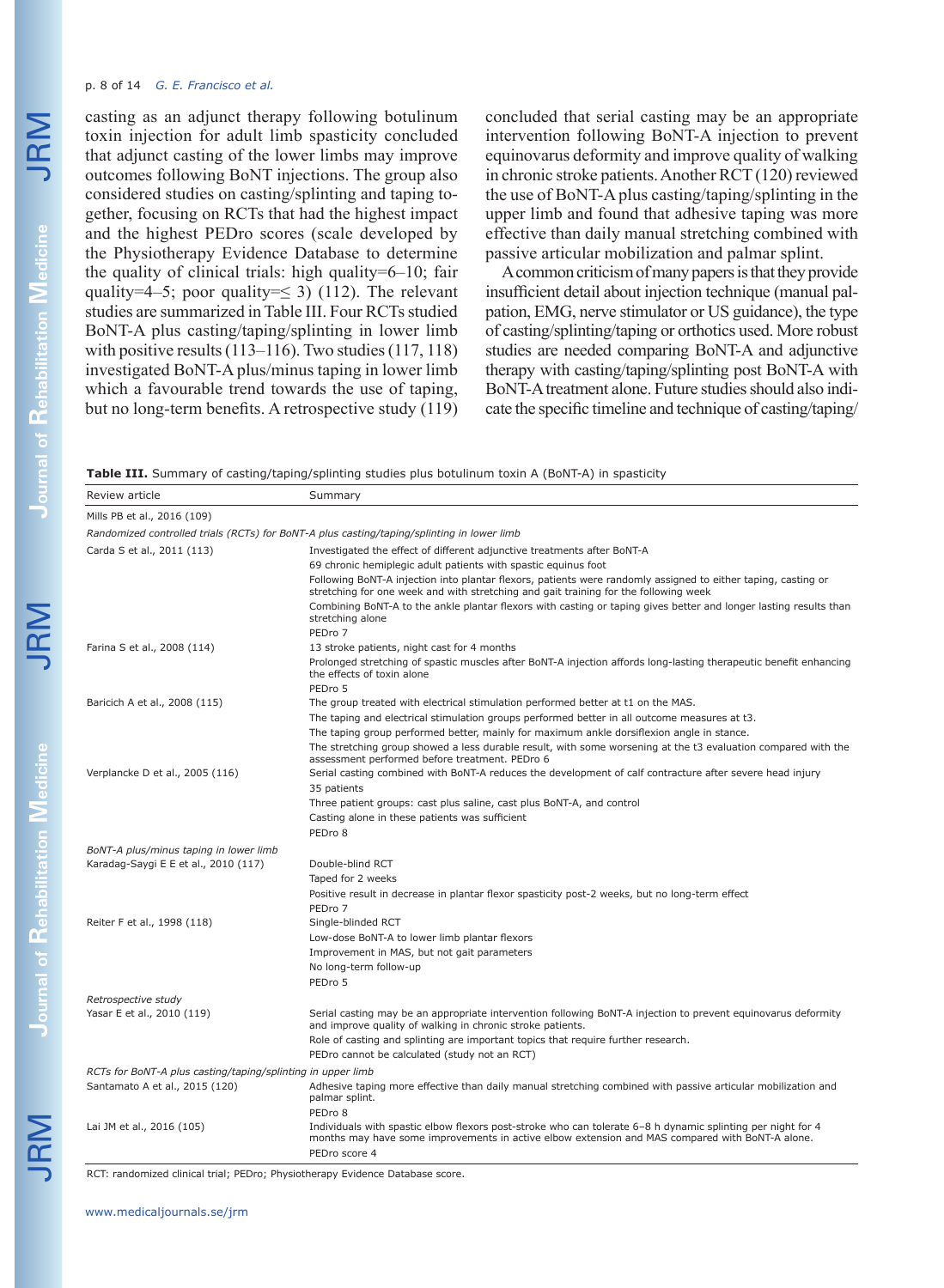JRM

splinting following injection of BoNT-A. Nevertheless, based on clinical experience, the group recommends the use of casting and/or taping and/or splinting, if available, especially if there is a high risk of soft-tissue shortening.

## *Constraint-induced movement therapy*

One study examined constraint-induced movement therapy (CIMT) in post-stroke patients in combination with BoNT (106). The PEDro score of this study was 6. Thirty-two patients were assigned to 2 groups and treated with BoNT plus CIMT or BoNT plus conventional rehabilitation (2 h per day, 3 days per week). In both groups, spasticity was better at 4 weeks and 3 months. There was a significant difference in the CIMT group at 6 months in terms of spasticity measured by MAS; utilization of the affected arm with a Motor Activity Log; and arm mobility assessed by the Action Research Arm Test. A weakness of this study was that there was no CIMT alone cohort.

The authors suggest that improvements could be attributable to several factors: improvement in strength and co-ordination in the affected upper extremity as a result of spasticity reduction and repetitive training, a change in learned non-use behaviours, or usedependent cortical changes after the combination of BoNT-A and CIMT. Currently it is not known whether user-dependent cortical reorganization can occur in chronic patients with significant spasticity. Further research exploring CNS changes accompanying the observed motor gains is warranted (106).

The group recommends that physical and occupational therapy, particularly CIMT, is provided after toxin injection.

### *Extracorporeal shock wave treatment*

The conclusion from the literature is that extracorporeal shock wave therapy (ESWT) reduces spasticity (alone and in combination with BoNT-A injections). A small meta-analysis of 5 studies showed that spasticity (as measured by MAS) improved immediately and at 4 weeks after ESWT compared with baseline (121). The usual target is middle belly or musculotendinous junction (1,500–3,200 I, 0.030 to 0.1 mJ/mm2 reported).

A recent randomized trial (122) investigating whether ESWT is non-inferior to BoNT-A for the treatment of post-stroke upper limb spasticity found that ESWT and BoNT-A caused similar reduction in spasticity of the wrist and elbow flexors (MAS); however, ESWT yielded greater improvement in wrist and elbow passive range of motion (PROM), and upper extremity Fugl-Meyer Assessment (UE-FMA) score. One RCT vs placebo showed that BoNT-A plus ESWT is more effective than BoNT-A plus electrical stimulation (ES) in the forearm (123). The mean outcome measure (MAS, SFS and VAS) in patients decreased in the BoNT-A plus ES group.

Used alone, ESWT can reduce spasticity at forearm and triceps surae following stroke (124–126). Three sessions provided a longer effect (16 vs 8–12 weeks) and greater hand function-wrist control improvement than one session (125). The mechanism behind ESWT is unknown, but it appears to be unrelated to a decrease in spinal excitability (127). The effects last up to 12–16 weeks (although no study with longer follow-up has been conducted). It appears to be well tolerated, with few or no adverse effects.

One publication in CP (128) compared BoNT-A injection plus 3 ESWT sessions with BoNT-A alone. At one-month, significant differences were found between groups in the injected muscles percentage of hardness  $(p=0.021)$  and the MAS  $(p=0.001)$ , supporting the hypothesis that the combined effects of BoNT-A and ESWT derive from their respective action on neurological and non-neural rheological components in spastic muscles.

The group concluded that further standardization of treatment protocols including optimal sites, treatment intervals and intensities need to be established. In addition, long-term follow-up studies are needed to understand the mechanism of action and resultant muscle changes with repeated sessions.

## *Functional electrical stimulation*

There are several advantages to combining functional electrical stimulation (FES) or electrical stimulation (ES) and BoNT treatment (129). Postulated mechanisms include: FES increases synaptic activity and increases BoNT-A uptake (short-term), FES increases mechanical spread of toxin (short-term); there is a direct effect of FES on spasticity (short- and longterm); or FES increases strength in antagonists, while BoNT-A decrease tone in agonists (long-term).

Two reviews (129, 130) have concluded that, overall, the studies have small sample sizes and varying quality, with PEDro scores ranging from 6 to 10. Thus, they lack the power needed to draw firm conclusions on the effect of FES as an adjunctive treatment with BoNT-A.

A recently published systematic review (109) provides a starting point for FES review of 8 clinical trials that have examined electrical stimulation in stroke in upper and/or lower limb spasticity. The authors concluded that "When compared with BoNT-A injection alone, we found evidence suggesting that the adjunct use of …electrical stimulation…(Level I)…resulted in improvement in Modified Ashworth Scores by at least one grade".

It is not always possible to translate findings in one muscle to another at a different anatomical location, but, since we are considering effects on basic nerve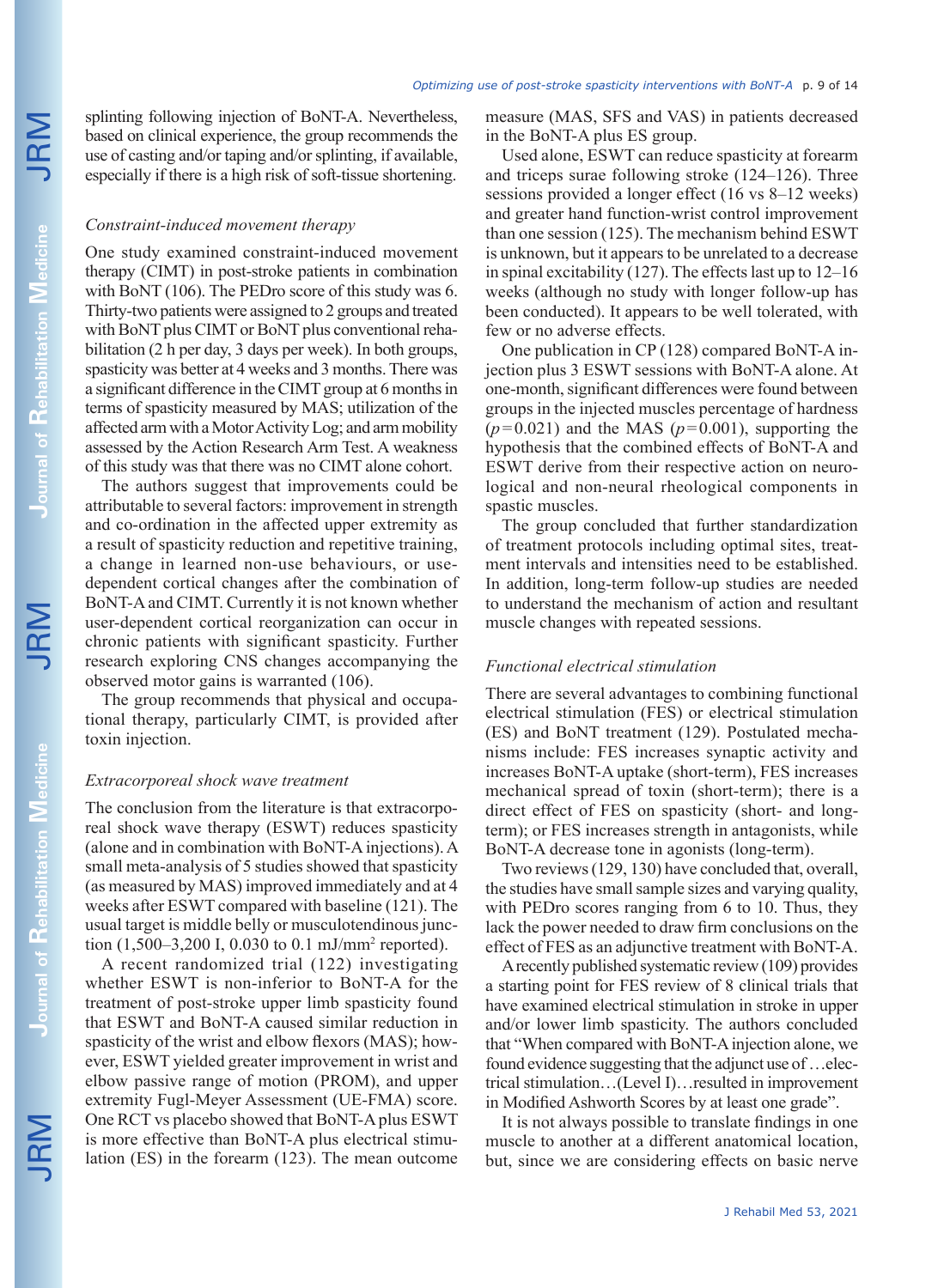#### p. 10 of 14 *G. E. Francisco et al.*

functioning, it is likely that findings observed in one body region will be applicable to other areas. So, given the paucity of upper limb studies, reference should also be made to lower limb investigations.

It is not clear whether ES increases BoNT-A uptake or whether it modulates neural activity in the spinal cord or the brain. BoNT-A is taken up by neurones by binding to synaptic vesicle protein SV2. The intention of most of these studies would appear to be increasing toxin uptake by the SV2 receptors.

There is a need to define better the timing and duration of ES after BoNT-A injections. In their systematic review of electrical stimulation, Mills et al. (109) point out that the variables for the intervention (frequency, current pulse duration, intensity) as well as duration of treatment differed between the studies; as such, a meta-analysis could not be performed. Dosing ranged between 30 and 60 min per session, delivered between once daily to 6 times daily for 3 days up to 12 weeks.

Clinical outcomes have been mostly modified Ashworth scores, while physiological studies have considered drop in amplitude of compound muscle action potential.

The group recommends that ES of the injected muscles can be used, if available.

### *Other concomitant therapies*

Two narrative reviews of repetitive transcranial magnetic stimulation (rTMS) and transcranial direct current stimulation (tDCS) as spasticity treatment have recently been published (130,131). However, the group concluded that it is too early to include these techniques as adjunctive therapy in stroke.

Most relevant studies of robotics have been conducted in the lower limb. A recent study (132) was conducted in 17 post-stroke patients who participated in daily rehabilitation sessions using the NEUROExos Elbow Module exoskeleton (BioRobotics Institute of Scuola Superiore, Sant'Anna, Italy). Results showed that the robotic exoskeleton can be safely used for post-stroke spasticity rehabilitation and that intensive early rehabilitation treatment may prevent the spasticity occurrence at a later stage.

The group concluded that it is too early to make recommendations on the use of robotics in rehabilitation, due to the paucity of evidence. However, as repetition is important in rehabilitation, robotics are likely to gain more importance in the future.

### *Self-rehabilitation*

A Cochrane review (133) of tele-rehabilitation in stroke stated that there is insufficient evidence to reach conclusions about its effectiveness after stroke. A systematic and meta-analysis of randomized trials (134) showed similar results for Barthel Index, Berg Balance, and Fugl-Meyer scoring in home-based rehabilitation vs conventional rehabilitation, but the studies lacked spasticity outcome measures.

Another study considering home-based tele-supervising rehabilitation (30 min per day for 5 days per week) on physical function in stroke survivors (135), but again not using spasticity outcome measures, concluded that home-based tele-supervising rehabilitation is most likely as effective as the conventional outpatient rehabilitation for improving functional recovery in stroke survivors.

An RCT (136) in 35 outpatients used a 10-m timed walk, the "Timed Up and Go" test, distance covered in 6 min over an ecological circuit, and the stair test. The results strongly suggested that a standardized selfrehabilitation programme constitutes a useful adjunct to BoNT-A injections in order to improve gait-related activities.

However, a survey (137) found that physical therapy professionals are less accepting (than physiotherapy students, professionals and physicians) of the need to engage patients with post-stroke hemiparesis into Guided Self-Rehabilitation Contracts (137) (designed to increase their exercise intensity and responsibility level). There is a need to investigate this topic further using spasticity outcome measures in the context of BoNT-A use.

Since positive benefits are seen with repetition and task-oriented exercise, home-based and telerehabilitation, it is recommended that patients are trained to follow a self-rehabilitation programme for spasticity (lower limb) and post-stroke recovery (in general) to supplement their clinician-administered physiotherapy.

## **CONCLUSION**

The use of BoNT-A and innovative techniques has facilitated a more individualized approach to treatment of post-stroke spasticity, which provides physicians with the opportunity to optimize outcomes and address multiple goals. Table I outlines the consensus view of best practice on the optimal use of BoNT-A within a multidisciplinary context, including use of adjunctive therapies that are commonly employed with BoNT A. BoNT-A usage and choice of adjunctive procedures should be made according to individual needs and treatment goals.

## **ACKNOWLEDGEMENTS**

The ToxNet Group is supported by an unrestricted educational grant from Merz. Medical writing support was provided by Brenda McCleary and Jan Hawthorn, who were paid from this grant.

All authors developed the concept for the paper, critically appraised the literature and contributed to the discussion to reach a consensus. The content of the manuscript was directed and reviewed by the authors, who approved the final version before submission.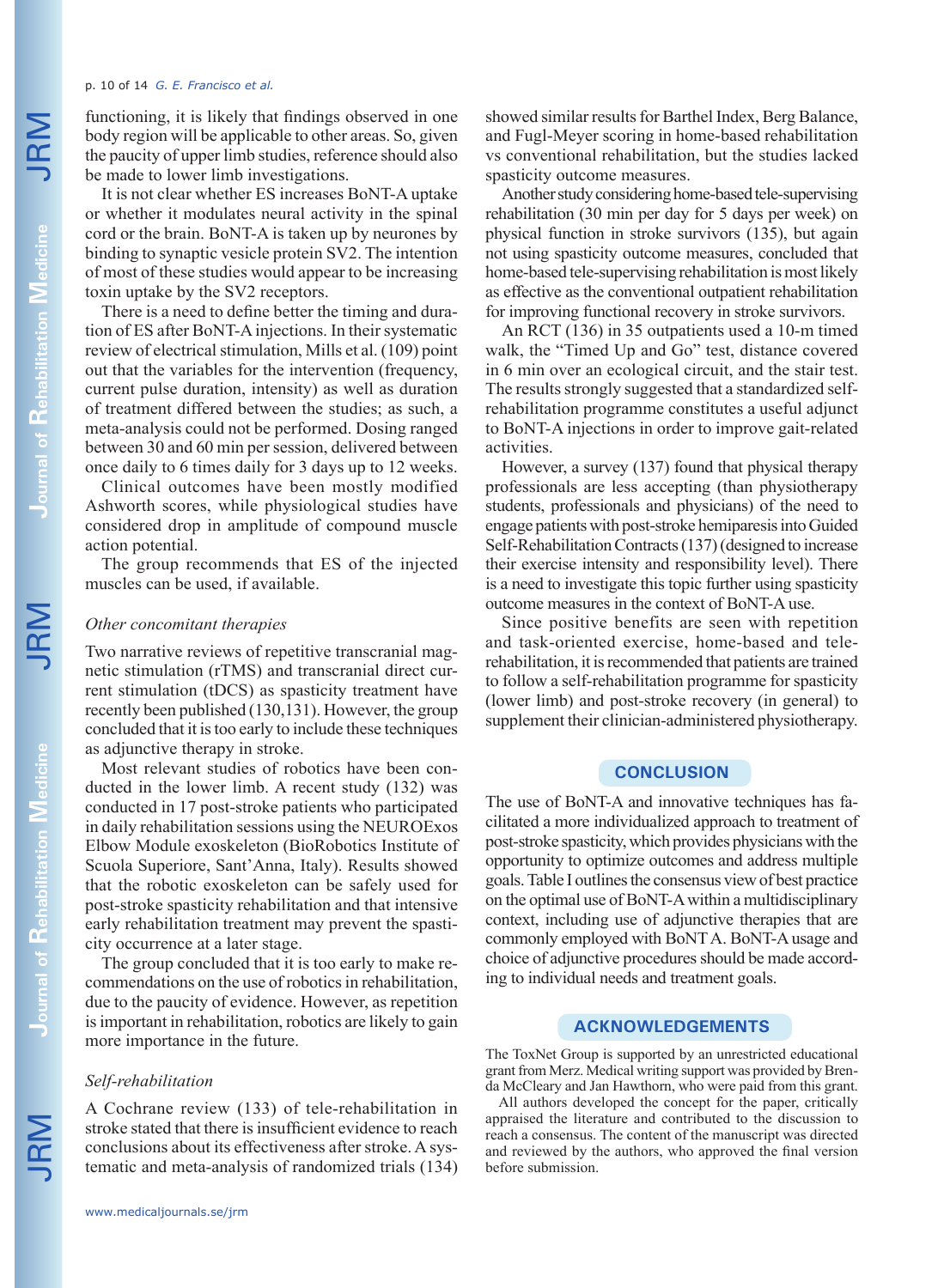#### *Optimizing use of post-stroke spasticity interventions with BoNT-A* p. 11 of 14

## **REFERENCES**

- 1. Wissel J, Ward AB, Ertzgaard P, Bensmail D, Hecht M, Lejeune T, et al. European consensus table on the use of botulinum toxin type A in adult spasticity. J Rehabil Med 2009; 41: 13–25.
- 2. Esquenazi A, Alfaro A, Ayyoub Z, Charles D, Dashtipour K, Graham GD, et al. OnabotulinumtoxinA for lower limb spasticity: guidance from a Delphi panel approach. PM R 2017; 9: 960–968.
- 3. Simpson DM, Hallett M, Ashman E. Practice guideline update summary: botulinum neurotoxin for the treatment of blepharospasm , cervical dystonia , adult spasticity and headache: report of the Guideline Development Subcommittee of the American Academy of Neurology. Am Acad Neurol 2016; 86: 1818–1826.
- 4. Weinstein CJ, Stein J, Arena R, American Heart Association Stroke Council on Cardiovascular and Stroke, Nursing Council on Clinical Cardiology, and Council on Quality Care and Outcomes Research. Guidelines for adult stroke rehabilitation and recovery: a guideline for healthcare professionals from the American Heart Association/American Stroke Association. Stroke 2016; 47: e98–e169.
- 5. Teasell R, Foley N, Pereira S, Sequeira K, Miller T. Evidence to practice: botulinum toxin in the treatment of spasticity post stroke. Top Stroke Rehabil 2012; 19: 115–121.
- 6. Royal College of Physicians, British Society of Rehabilitation Medicine, The Chartered Society of Physiotherapy, Association of Chartered Physiotherapists in Neurology and the RC of OT. Spasticity in adults: management using botulinum toxin. National guidelines. RCP 2018. [Accessed 2018 May 11] Available from: https: //www.rcplondon. ac.uk/guidelines-policy/spasticity-adults-managementusing-botulinum-toxin.
- 7. Simpson DM, Patel AT, Alfaro A, Ayyoub Z, Charles D, Dashtipour K, et al. OnabotulinumtoxinA injection for poststroke upper-limb spasticity: guidance for early injectors from a Delphi panel process. PMR 2017; 9: 136–148.
- 8. Wissel J. Towards flexible and tailored botulinum neurotoxin dosing regimens for focal dystonia and spasticity – insights from recent studies. Toxicon 2018; 147: 100–106.
- 9. Scottish Intercollegiate Network. Management of patients with stroke: rehabilitation, prevention and management of complications, and discharge planning. A National Clinical Guidline. NHS Evid 2010; SIGN (June). Available from: ww.sign.ac.uk/guidelines/fulltext/.
- 10. Holliday RC, Cano S, Freeman JA, Playford ED. Should patients participate in clinical decision making? An optimised balance block design controlled study of goal setting in a rehabilitation unit. J Neurol Neurosurg Psychiatry 2007; 78: 576–580.
- 11. Ashford S, Turner-Stokes L. Goal attainment scaling for spasticity management using botulinum toxin. Physiother Res Int 2006; 11: 24–34.
- 12. McCrory P, Turner-Stokes L, Baguley IJ, De Graaff S, Katrak P, Sandanam J, et al. Botulinum toxin a for treatment of upper limb spasticity following stroke: a multi-centre randomized placebo-controlled study of the effects on quality of life and other person-centred outcomes. J Rehabil Med 2009; 41: 536–544.
- 13. Bensmail D, Hanschmann A, Wissel J. Satisfaction with botulinum toxin treatment in post-stroke spasticity: results from two cross-sectional surveys (patients and physicians). J Med Econ 2014; 17: 618–625.
- 14. Poliziani M, Koch M, Liu X. Striving for more good days: patient perspectives on botulinum toxin for the treatment of cervical dystonia. Patient Prefer Adherence 2016; 10: 1601–1608.
- 15. Sethi KD, Rodriguez R, Olayinka B. Satisfaction with botulinum toxin treatment: a cross-sectional survey of patients with cervical dystonia. J Med Econ 2012; 15: 419–423.
- 16. Yablon SA, Brin MF, Vandenburgh AM, Zhou J, Garabedian-Ruffalo SM, Abu-Shakra S, et al. Dose response with

onabotulinumtoxinA for post-stroke spasticity: a pooled data analysis. Mov Disord 2011; 26: 209–215.

- 17. Pittock SJ, Moore AP, Hardiman O, Ehler E, Kovac M, Bojakowski J, et al. A double-blind randomised placebocontrolled evaluation of three doses of botulinum toxin type A (Dysport®) in the treatment of spastic equinovarus deformity after stroke. Cerebrovasc Dis 2003; 15: 289–300.
- 18. Gracies JM, O'Dell M, Vecchio M, Hedera P, Kocer S, Rudzinska-Bar M, et al. Effects of repeated abobotulinumtoxinA injections in upper limb spasticity. Muscle Nerve 2018; 57: 245–254.
- 19. Trompetto C, Marinelli L, Mori L, Puce L, Pelosin E, Serrati C, et al. Do flexible inter-injection intervals improve the effects of botulinum toxin A treatment in reducing impairment and disability in patients with spasticity? Med Hypotheses 2017; 102: 28–32.
- 20. Harriss J, Simon O, Li J, Ellers-Lenz B, Roche N, Cantú-Brito C, et al. Physician characteristics in an international, non-interventional study of botulinum toxin formulations in treatment-naïve patients with spasticity (SPACE). Ann Phys Rehabil Med 2014; 57: e47.
- 21. Wissel J, Bensmail D, Ferreira JJ, Molteni F, Satkunam L, Moraleda S, et al. Safety and efficacy of incobotulinumtoxinA doses up to 800 U in limb spasticity the TOWER study. Neurology 2017; 88: 1321–1328.
- 22. Burbaud P, Wiart L, Dubos JL, Gaujard E, Debelleix X, Joseph PA, et al. A randomised, double blind, placebo controlled trial of botulinum toxin in the treatment of spastic foot in hemiparetic patients. J Neurol Neurosurg Psychiatry 1996; 61: 265–269.
- 23. Hesse S, Krajnik J, Luecke D, Jahnke MT, Gregoric M, Mauritz KH. Ankle muscle activity before and after botulinum toxin therapy for lower limb extensor spasticity in chronic hemiparetic patients. Stroke 1996; 27: 455–460.
- 24. Kaji R, Osako Y, Suyama K, Maeda T, Uechi Y, Iwasaki M. Botulinum toxin type A in post-stroke upper limb spasticity. Curr Med Res Opin 2010; 26: 1983–1992.
- 25. Rosales RL, Balcaitiene J, Berard H, Maisonobe P, Goh KJ, Kumthornthip W, et al. Early abobotulinumtoxina (Dysport®) in post-stroke adult upper limb spasticity: ONTIME pilot study. Toxins (Basel) 2018; 10: 1–12.
- 26. Dressler D, Saberi FA, Barbosa ER. Botulinum toxin: mechanisms of action. Arq Neuropsiquiatr 2005; 63: 180–185.
- 27. Poewe W, Deuschl G, Nebe A, Feifel E, Wissel J, Benecke R, et al. What is the optimal dose of botulinum toxin A in the treatment of cervical dystonia? Results of a double blind, placebo controlled, dose ranging study using Dysport. German Dystonia Study Group. J Neurol Neurosurg Psychiatry 1998; 64: 13–17.
- 28. Schramm A, Ndayisaba JP, Auf Dem Brinke M, Hecht M, Herrmann C, Huber M, et al. Spasticity treatment with onabotulinumtoxin A: data from a prospective German real-life patient registry. J Neural Transm 2014; 121: 521–530.
- 29. Hyman N, Glickman S, Sayer A, Richardson A, Dott C, Barnes M, et al. Botulinum toxin (Dysport®) treatment of hip adductor spasticity in multiple sclerosis: a prospective, randomised, double blind, placebo controlled, dose ranging study. J Neurol Neurosurg Psychiatry 2000; 68: 707–712.
- 30. Comella CL, Jankovic J, Truong DD, Hanschmann A, Grafe S. Efficacy and safety of incobotulinumtoxinA (NT 201, XEOMIN®, botulinum neurotoxin type A, without accessory proteins) in patients with cervical dystonia. J Neurol Sci 2011; 308: 103–109.
- 31. Evidente VGH, Fernandez HH, Ledoux MS, Brashear A, Grafe S, Hanschmann A, et al. A randomized, double-blind study of repeated incobotulinumtoxinA (Xeomin®) in cervical dystonia. J Neural Transm 2013; 120: 1699–1707.
- 32. Truong DD, Gollomp SM, Jankovic J, Lewitt PA, Marx M, Hanschmann A, et al. Sustained efficacy and safety of repeated incobotulinumtoxinA (Xeomin®) injections in blepharospasm. J Neural Transm 2013; 120: 1345–1353.

**Journal of**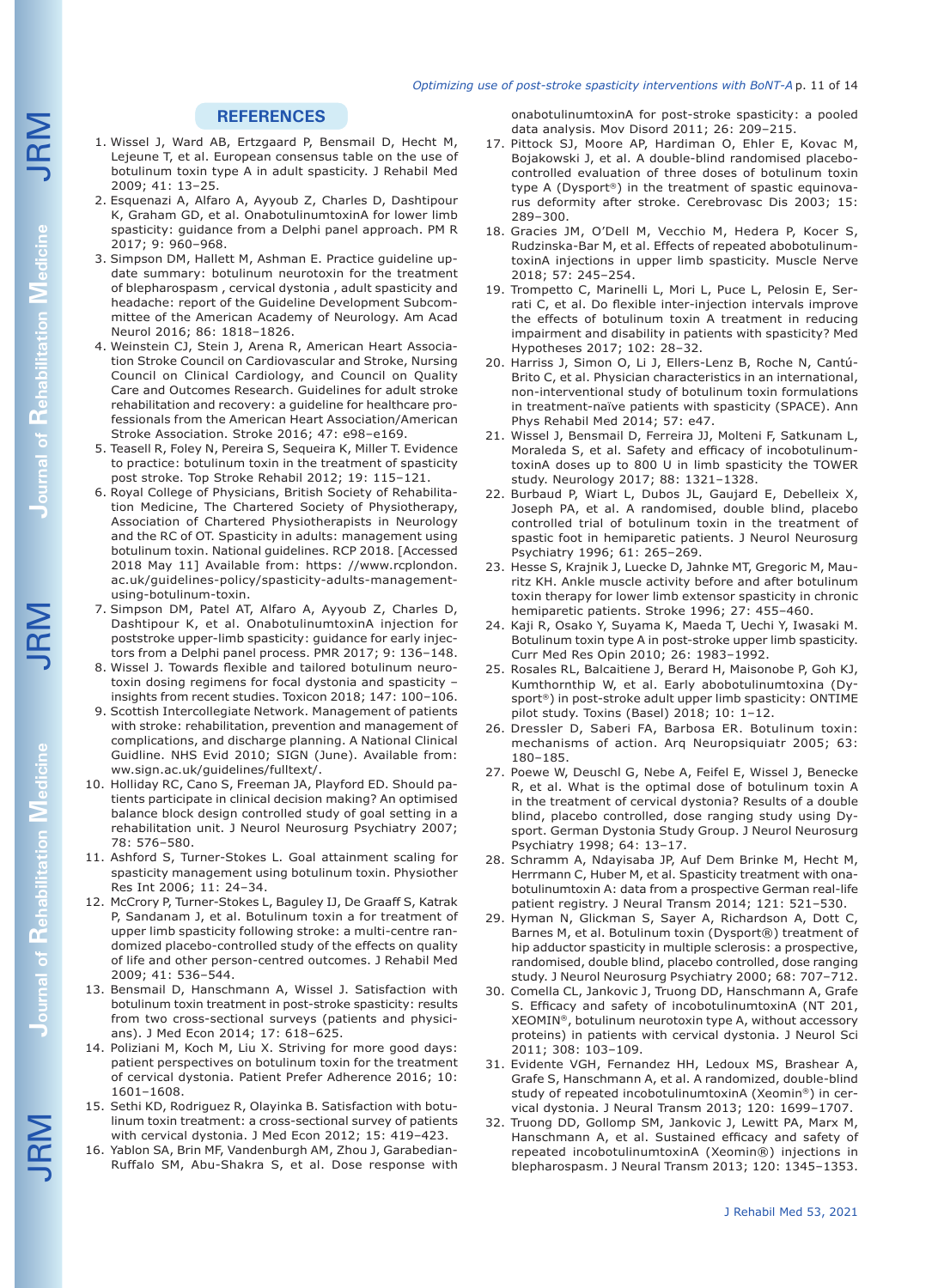#### p. 12 of 14 *G. E. Francisco et al.*

- 33. Allergan Inc. IC. Package insert Botox 2010. [Accessed 2020 Oct] Available from: https://media.allergan.com/ actavis/actavis/media/allergan-pdf-documents/productprescribing/20190620-BOTOX-100-and-200-Units-v3- 0USPI1145-v2-0MG1145.pdf.
- 34. Beauford-Ipsen Ltd U. Package insert Dysport 2009. [Accessed 2020 Oct] Available from https://www. ipsen.com/websites/Ipsen\_Online/wp-content/uploads/2020/07/10002305/DYS-US-004998\_Dysport-PI-July-2020.pdf.
- 35. Medicines.org.uk. Summary of Product Characteristics. [Accessed 2018 May 11]. Available from: https//www. medicines.org.uk/emc/product/4609/smpc.
- 36. Lanzhou C. Package Insert Prosigne 2010. [Accessed 2018 May 11] Available from: https://www.btxa.com/upload/ page/3/document/55123b7d8a853.pdf.
- 37. Toth SI, Smith LA, Ahmed SA. Extreme sensitivity of botulinum neurotoxin domains towards mild agitation. J Pharm Sci 2009; 98: 3302–3311.
- 38. Shome D, Nair AG, Kapoor R, Jain V. Botulinum toxin A: is it really that fragile a molecule? Dermatologic Surg 2010; 36 Suppl 4: 2106–2110.
- 39. Kazim NA, Black EH. Botox: shaken, not stirred. Ophthal Plast Reconstr Surg 2008; 24: 10–12.
- 40. Dressler D, Altenmueller E, Bhidayasiri R, Bohlega S, Chana P, Chung TM, et al. Strategies for treatment of dystonia. J Neural Transm 2016; 123: 251–258.
- 41. Dykstra DD, Wieting JM, McGuire J, Kowalkowski T. Maximizing extraction of botulinum toxin type A from vials. Arch Phys Med Rehabil 2002; 83: 1638–1640.
- 42. Niamtu J. Neurotoxin waste from drawing product through the vial stopper. J Clin Aesthet Dermatol 2014; 7: 33–37.
- 43. Kim SH, Hwang JH, Jeong ST, Lee YT, Lee PKW, Suh YL, et al. Effect of muscle activity and botulinum toxin dilution volume on muscle paralysis. Dev Med Child Neurol 2003; 45: 200–206.
- 44. Shaari CM, Sanders I. Quantifying how location and dose of botulinum toxin injections affect muscle paralysis. Muscle Nerve 1993; 16: 964–969.
- 45. Hu G-C, Chuang Y-C, Liu J-P, Chien K-L, Chen Y-M, Chen Y-F. Botulinum toxin (Dysport) treatment of the spastic gastrocnemius muscle in children with cerebral palsy: a randomized trial comparing two injection volumes. Clin Rehabil 2009; 23: 64–71.
- 46. Gracies JM, Lugassy M, Weisz DJ, Vecchio M, Flanagan S, Simpson DM. Botulinum toxin dilution and endplate targeting in spasticity: a double-blind controlled study. Arch Phys Med Rehabil 2009; 90: 9–16.e2.
- 47. Barnes M, Schnitzler A, Medeiros L, Aguilar M, Lehnert-Batar A, Minnasch P. Efficacy and safety of NT 201 for upper limb spasticity of various etiologies - a randomized parallelgroup study. Acta Neurol Scand 2010; 122: 295–302.
- 48. Francisco G, Boake C, Vaughn A. Botulinum toxin in upper limb spasticity after acquired brain injury: a randomized trial comparing dilution techniques. Am J Phys Med Rehabil 2002; 81: 355–363.
- 49. Lee J, Sung I, Yoo J, Park E, Park S. Effects of different dilutions of botulinum toxin type A treatment for children with cerebral palsy with spastic ankle plantarflexor: a randomized controlled trial. J Rehabil Med 2009; 41: 740–745.
- 50. Lee L-R, Chuang Y-C, Yang B-J, Hsu M-J, Liu Y-H. Botulinum toxin for lower limb spasticity in children with cerebral palsy: a single-blinded trial comparing dilution techniques. Am J Phys Med Rehabil 2004; 83: 766–773.
- 51. Pascual-Pascual SI, Pascual-Castroviejo I, Ruiz PJG. Treating spastic equinus foot from cerebral palsy with botulinum toxin type a: what factors influence the results?: An analysis of 189 consecutive cases. Am J Phys Med Rehabil 2011; 90: 554–563.
- 52. Fung S, Phadke CP, Kam A, Ismail F, Boulias C. Effect of topical anesthetics on needle insertion pain during botulinum toxin type a injections for limb spasticity. Arch Phys Med Rehabil 2012; 93: 1643–1647.
- 53. Irkoren S, Ozkan HS, Karaca H. A clinical comparison of EMLA cream and ethyl chloride spray application for pain relief of forehead botulinum toxin injection. Ann Plast Surg 2015; 75: 272–274.
- 54. Moon YE, Kim SH, Choi WH. Comparison of the effects of vapocoolant spray and topical anesthetic cream on pain during needle electromyography in the medial gastrocnemius. Arch Phys Med Rehabil 2013; 94: 919–924.
- 55. Poulain B, de Paiva A, Dolly JO, Weller U, Tauc L. Differences in the temperature dependencies of uptake of botulinum and tetanus toxins in Aplysia neurons. Neurosci Lett 1992; 139: 289–292.
- 56. Zier JL, Rivard PF, Krach LE, Wendorf HR. Effectiveness of sedation using nitrous oxide compared with enteral midazolam for botulinum toxin A injections in children. Dev Med Child Neurol 2008; 50: 854–858.
- 57. Brochard S, Blajan V, Lempereur M, Garlantezec R, Houx L, Le Moine P, et al. Determining the technical and clinical factors associated with pain for children undergoing botulinum toxin injections under nitrous oxide and anesthetic cream. Eur J Paediatr Neurol 2011; 15: 310–315.
- 58. Forrester M, Srinivasan J, Mihrshahi S, Waugh M, O'Flaherty S, Rice J, et al. Concious sedation or general anaesthetic for intramuscular botulinum toxin injections in children – a two-centre cross-sectional prospective audit. Eur J Paediatr Neurol 2012; 16: 215–217.
- 59. Picelli A, Vallies G, Chemello E, Gavras A, Castellazzi P, Meschieri A, et al. Influence of physician empathy on the outcome of botulinum toxin treatment for upper limb spasticity in patients with chronic stroke: a cohort study. J Rehabil Med 2017; 49: 410–415.
- 60. Harrison TP, Sadnicka A, Eastwood DM. Motor points for the neuromuscular blockade of the subscapularis muscle. Arch Phys Med Rehabil 2007; 88: 295–297.
- 61. Amirali A, Mu L, Gracies JM, Simpson DM. Anatomical localization of motor endplate bands in the human biceps brachii. J Clin Neuromuscul Dis 2007; 9: 306–312.
- 62. Bickerton LE, Agur AMR, Ashby P. flexor digitorum superficialis: locations of individual muscle bellies for botulinum toxin injections. Muscle Nerve 1997; 20: 306–312.
- 63. An XC, Lee JH, Im S, Lee MS, Hwang K, Kim HW, et al. Anatomic localization of motor entry points and intramuscular nerve endings in the hamstring muscles. Surg Radiol Anat 2010; 32: 529–537.
- 64. Schnitzler A, Roche N, Denormandie P, Lautridou C, Parratte B, Genet F. Manual needle placement: accuracy of botulinum toxin a injections. Muscle Nerve 2012; 46: 531–534.
- 65. Picelli A, Tamburin S, Bonetti P, Fontana C, Barausse M, Dambruoso F, et al. Botulinum toxin type a injection into the Gastrocnemius muscle for spastic Equinus in adults with stroke. Am J Phys Med Rehabil 2012; 91: 957–964.
- 66. Chin TYP, Duncan JA, Johnstone BR, Graham HK. Management of the upper limb in cerebral palsy. J Pediatr Orthop B 2005; 14: 389–404.
- 67. Yang EJ, Rha D wook, Yoo JK, Park ES. Accuracy of manual needle placement for gastrocnemius muscle in children with cerebral palsy checked against ultrasonography. Arch Phys Med Rehabil 2009; 90: 741–744.
- 68. Delagi EF, Perotto A. Clinical electromyography of the hand. Arch Phys Med Rehabil 1976; 57: 66–69.
- 69. Kristi Henzel M, Munin MC, Niyonkuru C, Skidmore ER, Weber DJ, Zafonte RD. Comparison of surface and ultrasound localization to identify forearm flexor muscles for botulinum toxin injections. PMR 2010; 2: 642–646.
- 70. Picelli A, Lobba D, Midiri A, Prandi P, Melotti C, Baldessarelli S, et al. Botulinum toxin injection into the forearm muscles for wrist and fingers spastic overactivity in adults with chronic stroke: a randomized controlled trial comparing three injection techniques. Clin Rehabil 2014; 28: 232–242.
- 71. Santamato A, Micello MF, Panza F, Fortunato F, Baricich A, Cisari C, et al. Can botulinum toxin type A injection technique influence the clinical outcome of patients with

JRM

**Journal of** 

**Rehabilitation Journal of Rehabilitation Medicine** 

**Journal of**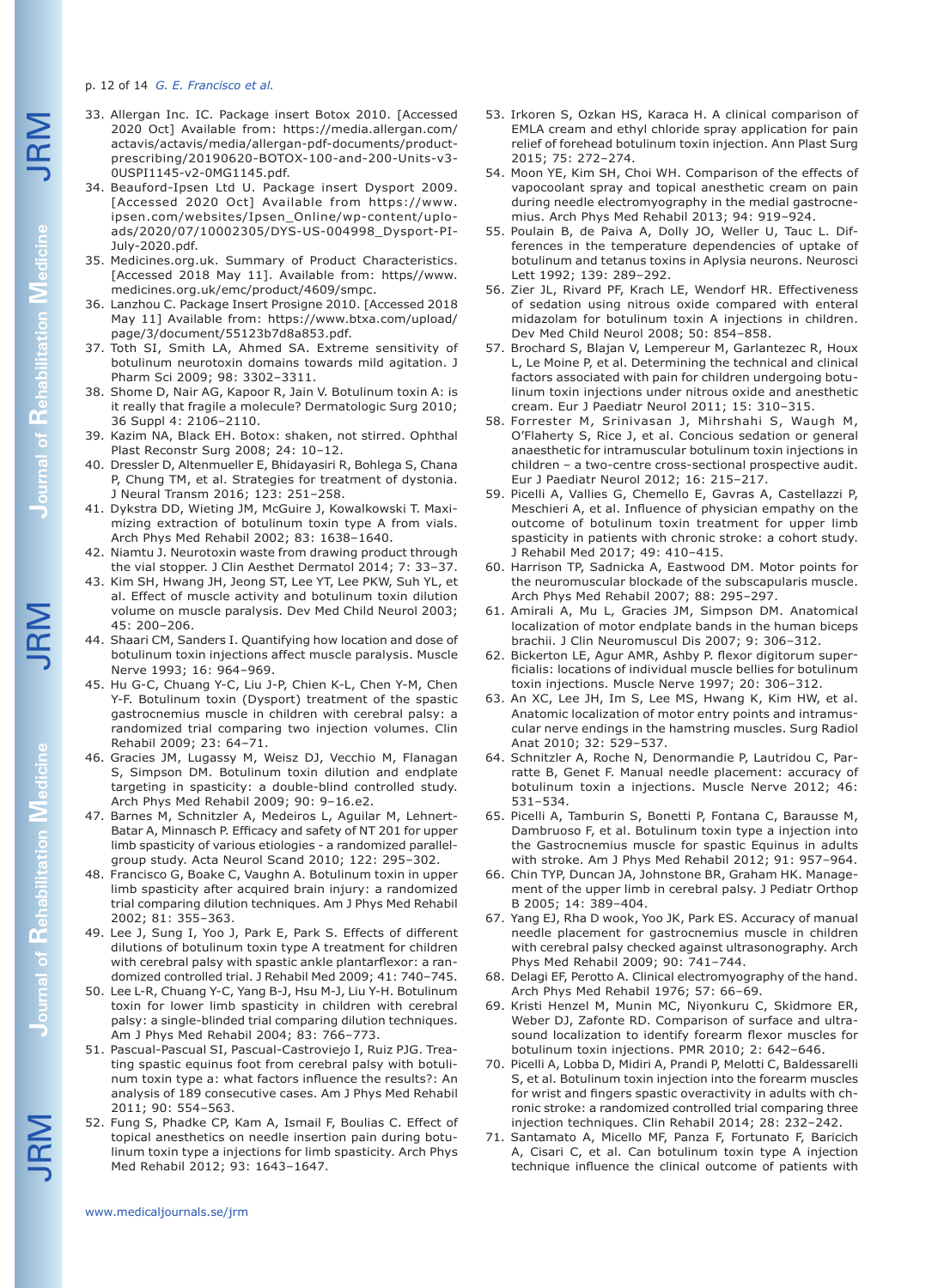post-stroke upper limb spasticity? A randomized controlled trial comparing manual needle placement and ultrasoundguided injection techniques. J Neurol Sci 2014; 347: 39–43.

- 72. Zeuner KE, Knutzen A, Kühl C, Möller B, Hellriegel H, Margraf NG, et al. Functional impact of different muscle localization techniques for Botulinum neurotoxin A injections in clinical routine management of post-stroke spasticity. Brain Inj 2017; 31: 75–82.
- 73. Grigoriu AI, Dinomais M, Rémy-Néris O, Brochard S. Impact of injection-guiding techniques on the effectiveness of botulinum toxin for the treatment of focal spasticity and dystonia: a systematic review. Arch Phys Med Rehabil 2015; 96: 2067–2078.
- 74. Van Campenhout A, Bar-On L, Desloovere K, Huenaerts C, Molenaers G. Motor endplate-targeted botulinum toxin injections of the gracilis muscle in children with cerebral palsy. Dev Med Child Neurol 2015; 57: 476–483.
- 75. Warden JM, Roberts SL, Chang Y, Baker R, Boulias C, Ismail F, et al. Neuromuscular partitioning of subscapularis based on intramuscular nerve distribution patterns: Implications for botulinum toxin injections. Arch Phys Med Rehabil 2014; 95: 1408–1415.
- 76. Ye JF, Lee JH, An XC, Lin CH, Yue B, Han SH. Anatomic localization of motor entry points and accurate regions for botulinum toxin injection in the flexor digitorum superficialis. Surg Radiol Anat 2011; 33: 601–607.
- 77. Parratte B, Tatu L, Vuillier F, Diop M, Monnier G. Intramuscular distribution of nerves in the human triceps surae muscle: anatomical bases for treatment of spastic drop foot with botulinum toxin. Surg Radiol Anat 2002; 24: 91–96.
- 78. Im S, Park JH, Son SK. Does botulinum toxin injection site determine outcome in post-stroke plantarflexion spasticity? Comparison study of two injection sites in the gastocnemius muscle: a randomized double-blind controlled trial. Clin Rehabil 2014; 28: 604–613.
- 79. Sampaio C, Costa J, Ferreira JJ. Clinical comparability of marketed formulations of botulinum toxin. Mov Disord 2004; 9 Suppl 8: S129–S1136.
- 80. Rosales RL, Bigalke H, Dressler D. Pharmacology of botulinum toxin: differences between type A preparations. In: Eur J Neurol 2006; 13 Suppl 1: 2–10.
- 81. Wohlfarth K, Sycha T, Ranoux D, Naver H, Caird D. Dose equivalence of two commercial preparations of botulinum neurotoxin type A: time for a reassessment? Curr Med Res Opin 2009; 25: 1573–1584.
- 82. Shin J, Jeon C, Ki W, YD, Kim. Clinical Comparability of Dysport and Botox in essential blepharospasm. J Korean Ophthalmol Soc 2009; 50: 334–335.
- 83. Mohammadi B, Abdoulrahmani Balouch S, Dengler R, Kollewe K. Long-term treatment of spasticity with botulinum toxin type A: an analysis of 1221 treatments in 137 patients. Neurol Res 2010; 32: 309–313.
- 84. Keren-Capelovitch T, Jarus T, Fattal-Valevski A. Upper extremity function and occupational performance in children with spastic cerebral palsy following lower extremity botulinum toxin injections. J Child Neurol 2010; 25: 694–700.
- 85. Yun J, Kim J, Kim H, Chung, Kim J, Cho J, et al. Dysport and botox at a ratio of 2.5: 1 units in cervical dystonia: a double-blind, randomized study. Mov Disord 2015; 30: 206–213.
- 86. Wohlfarth K, Göschel H, Frevert J, Dengler R, Bigalke H. Botulinum A toxins: units versus units. Naunyn Schmiedebergs Arch Pharmacol 1997; 355: 335–340.
- 87. Marchetti A, Magar R, Findley L, Larsen JP, Pirtosek Z, Råužižka E, et al. Retrospective evaluation of the dose of dysport and botox in the management of cervical dystonia and blepharospasm: the REAL DOSE study. Mov Disord 2005; 20: 937–944.
- 88. Kollewe K, Mohammadi B, Dengler R, Dressler D. Hemifacial spasm and reinnervation synkinesias: long-term treatment with either Botox® or Dysport®. J Neural Transm 2010; 117: 759–763.
- 89. Marion MH, Sheehy M, Sangla S, Soulayrol S. Dose standardisation of botulinum toxin. J Neurol Neurosurg Psychiatry 1995; 59: 102–103.
- 90. Whurr R, Nye C, Lorch M. Meta-analysis of botulinum toxin treatment of spasmodic dysphonia: a review of 22 studies. Int J Lang Commun Disord 1998; 33 (Suppl): 327–329.
- 91. Sampaio C, Ferreira JJ, Simões F, Rosas MJ, Magalhães M, Correia AP, et al. DYSBOT: a single-blind, randomized parallel study to determine whether any differences can be detected in the efficacy and tolerability of two formulations of botulinum toxin type A—dysport and botox—assuming a ratio of 4: 1. Mov Disord 1997; 12: 1013–1018.
- 92. Odergren T, Hjaltason H, Kaakkola S, Solders G, Hanko J, Fehling C, et al. A double blind, randomised, parallel group study to investigate the dose equivalence of Dysport® and Botox® in the treatment of cervical dystonia. J Neurol Neurosurg Psychiatry 1998; 64: 6–12.
- 93. Ranoux D, Gury C, Fondarai J, Mas JL, Zuber M. Respective potencies of botox and dysport: a double blind, randomised, crossover study in cervical dystonia. J Neurol Neurosurg Psychiatry 2002; 72: 459–462.
- 94. Brockmann K, Schweitzer K, Beck G, Wächter T. Comparison of different preparations of botulinumtoxin a in the treatment of cervical dystonia. Neurol Asia 2012; 17: 15–119.
- 95. Poewe W. Respective potencies of botox and dysport: a double blind, randomised, crossover study in cervical dystonia. J Neurol Neurosurg Psychiatry 2002; 72: 430.
- 96. Tapias G, Garcia-Romero M, Crespo C, Cuesta M, Forne C, Pascual-Pascual SI. Cost-minimization analysis in the treatment of spasticity in children with cerebral palsy with botulinum toxin type A: an observational, longitudinal, retrospective study. Farm Hosp 2016; 40: 412–416.
- 97. Benecke R, Jost WH, Kanovsky P, Ruzicka E, Comes G, Grafe S. A new botulinum toxin type A free of complexing proteins for treatment of cervical dystonia. Neurology 2005; 64: 1949–1951.
- 98. Roggenkämper P, Jost WH, Bihari K, Comes G, Grafe S. Efficacy and safety of a new botulinum toxin type A free of complexing proteins in the treatment of blepharospasm. J Neural Transm 2006; 113: 303–312.
- 99. Jost WH, Kohl A, Brinkmann S, Comes G. Efficacy and tolerability of a botulinum toxin type a free of complexing proteins (NT 201) compared with commercially available botulinum toxin type a (BOTOX®) in healthy volunteers. J Neural Transm 2005; 112: 905–913.
- 100.Park J, Lee MS, Harrison AR. Profle of xeomin® (incobotulinumtoxina) for the treatment of blepharospasm. Clin Ophthalmol 2011; 5: 725–732.
- 101.Zoons E, Dijkgraaf MGW, Dijk JM, van Schaik IN, Tijssen MA. Botulinum toxin as treatment for focal dystonia: a systematic review of the pharmaco-therapeutic and pharmaco-economic value. J Neurol 2012; 259: 2519–2526.
- 102.Dressler D. Routine use of xeomin in patients previously treated with botox: long term results. Eur J Neurol 2009; 16 (Suppl 2): 2–5.
- 103.Scaglione F. Conversion ratio between botox®, Dysport®, and Xeomin® in clinical practice. Toxins (Basel) 2016; 8: piiE65.
- 104.Grosset DG, Tyrrell EG, Grosset KA. Switch from abobotulinumtoxinA (Dysport®) to incobotulinumtoxinA (Xeomin®) botulinum toxin formulation: a review of 257 cases. J Rehabil Med 2015; 47: 183–186.
- 105. Lai JM, Francisco GE, Willis FB. Dynamic splinting after treatment with botulinum toxin type-A: a randomized controlled pilot study. Adv Ther 2009; 26: 241–248.
- 106.Sun S-F, Hsu C-W, Sun H-P, Hwang C-W, Yang C-L, Wang J-L. Combined botulinum toxin type A with modified constraint-induced movement therapy for chronic stroke patients with upper extremity spasticity: a randomized controlled study. Neurorehabil Neural Repair 2010; 24: 34–41.
- 107.Weber DJ, Skidmore ER, Niyonkuru C, Chang CL, Huber